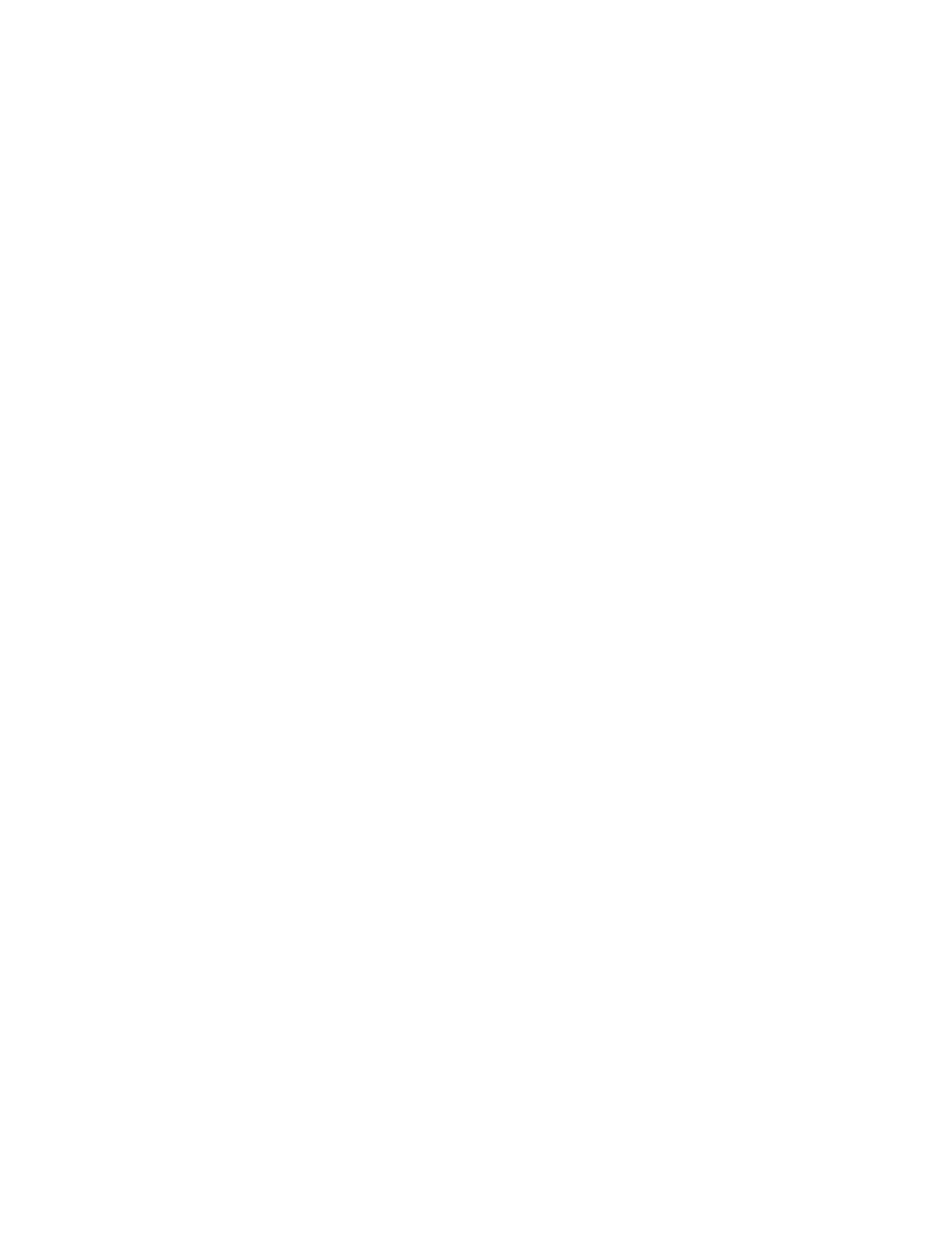TOSHIBA CORPORATION is one of Japan's leading comprehensive electronics manufacturers. In information & communications and industrial systems, Toshiba delivers optimized solutions and services to a broad range of customers. In digital media, Toshiba is the world's top-selling name in notebook PCs and manufactures some of the world's sophisticated storage devices. Electronic devices & components, including semiconductors and LCDs, is another field in which Toshiba ranks among the global leaders. In power systems, the company is supplying a broad lineup of energy plant and equipment to match customers' needs. In home appliances, a powerful combination of brand recognition and technical expertise have garnered support for Toshiba in domestic and overseas markets alike. Toshiba is reinforcing to achieve high growth and profitability by building an organization fully utilizing IT technology, expanding IT-related business, forming a value chain linking the capabilities of its in-house companies, and forging strategic alliances in services, content and products. Toshiba intends to earn a place among the world's most admired companies as a respected and valued corporation.

## **CONTENTS**

| <i>CONSOLIDATED RESULTS</i>           |                    |
|---------------------------------------|--------------------|
|                                       |                    |
|                                       |                    |
|                                       |                    |
|                                       |                    |
|                                       |                    |
|                                       |                    |
|                                       |                    |
|                                       |                    |
| Consolidated Statements of Cash Flows | $\ldots \ldots 15$ |
| <b>NON-CONSOLIDATED RESULTS</b>       |                    |
|                                       |                    |
|                                       | 18                 |
|                                       |                    |
|                                       |                    |
| Non-Consolidated Statements of Income |                    |
|                                       | 23                 |
|                                       | 25<br>1.1.1.1      |
|                                       |                    |

Note: Certain prior period data have been adjusted to confirm with current presentation.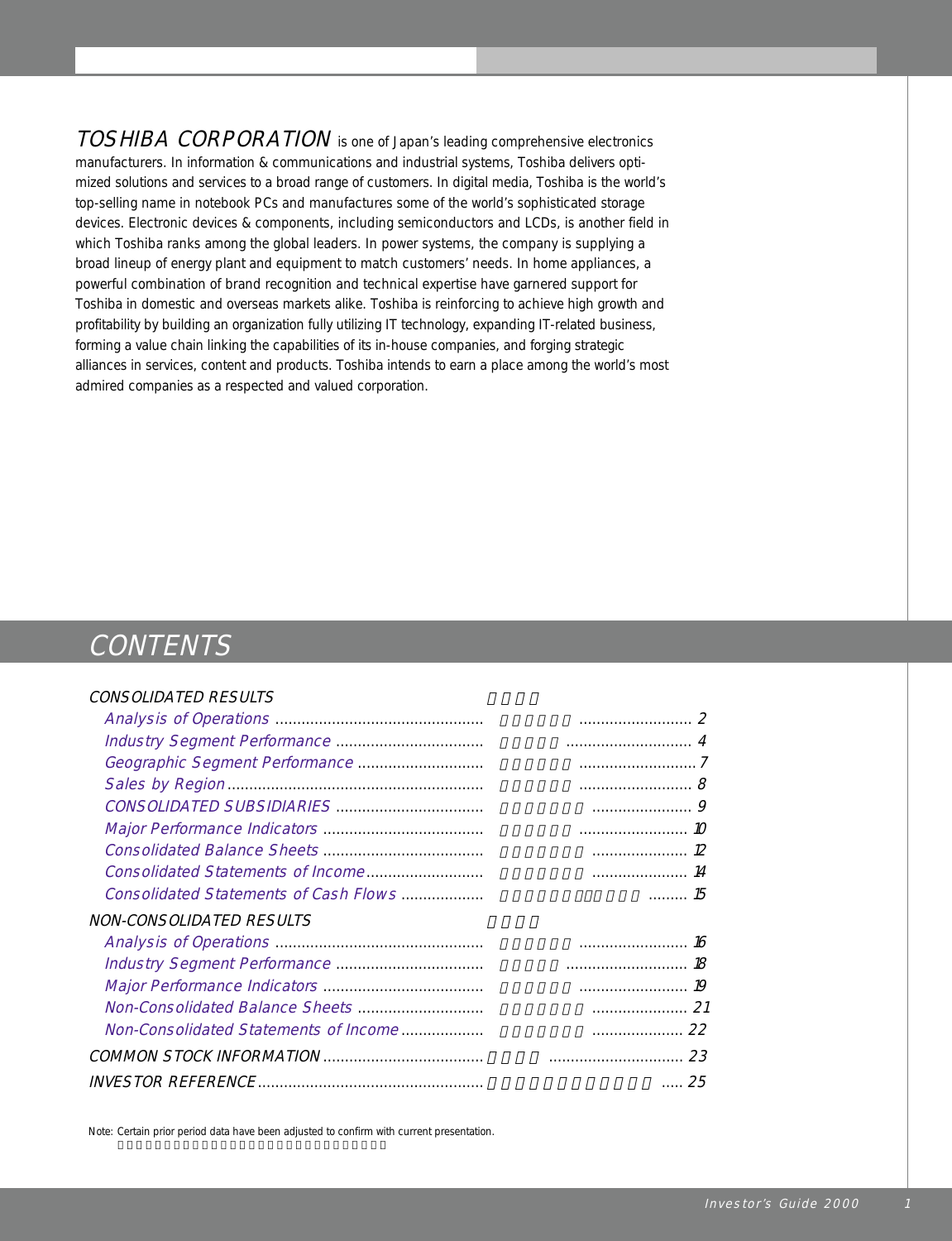Analysis of Operations

| Net Sales       |               |         |         |         |         |         |         |         |
|-----------------|---------------|---------|---------|---------|---------|---------|---------|---------|
|                 |               | Mar. 94 | 95      | 96      | 97      | 98      | 99      | 2000    |
| Net Sales       | (¥ Billion)   | 4.702.3 | 4,864.0 | 5,192.2 | 5,521.9 | 5.458.5 | 5,300.9 | 5,749.4 |
| Annual Increase | $\frac{1}{2}$ |         | 3.4     | 6.7     | 6.3     | $-1.1$  | $-2.9$  | 8.5     |
|                 |               |         |         |         |         |         |         |         |

| Cost of Sales      |             |         |         |         |         |         |         |         |
|--------------------|-------------|---------|---------|---------|---------|---------|---------|---------|
|                    |             | Mar. 94 | 95      | 96      | 97      | 98      | 99      | 2000    |
| Cost of Sales      | (¥ Billion) | 3.371.5 | 3.435.1 | 3.647.6 | 3.932.6 | 3.960.2 | 3.890.6 | 4.254.4 |
| Share of Net Sales | (96)        |         | 70.6    | 70.2    |         | 72.6    | 73.4    | 74.0    |

| Selling, General and Administrative Expenses           |             |         |         |         |         |         |        |         |
|--------------------------------------------------------|-------------|---------|---------|---------|---------|---------|--------|---------|
|                                                        |             | Mar. 94 | 95      | 96      | 97      | 98      | 99     | 2000    |
| Selling, General and<br><b>Administrative Expenses</b> | (¥ Billion) | 1.224.1 | 1.260.1 | 1.282.0 | 1.391.5 | 1.416.0 | 1.3798 | 1,394.0 |
| Share of Net Sales                                     | (%)         | 26.0    | 25.9    | 24.7    | 25.2    | 25.9    | 26.0   | 24.2    |

| <b>Operating Income</b> |             |         |       |        |       |      |      |       |
|-------------------------|-------------|---------|-------|--------|-------|------|------|-------|
|                         |             | Mar. 94 | 95    | 96     | 97    | 98   | 99   | 2000  |
| Operating Income        | '¥ Billion) | 106.7   | 168.8 | 262.6  | 197.8 | 82.3 | 30.5 | 101.0 |
| Share of Net Sales      | (% )        | ں ، ے   | 3.5   | $\sim$ | 3.O   | . 5  | 0.6  | 1.8   |

Note: Operating Income=Net Sales – Cost of Sales – Selling, General and Administrative Expenses.

| Income Before Income Taxes and Minority Interest    |                |         |       |    |       |      |    |         |
|-----------------------------------------------------|----------------|---------|-------|----|-------|------|----|---------|
|                                                     |                | Mar. 94 | 95    | 96 | 97    | 98   | 99 | 2000    |
| Income Before Income Taxes<br>and Minority Interest | (¥ Billion)    | 90.2    | 120 7 |    | 125.5 | 18 7 |    | $-44.8$ |
| Share of Net Sales                                  | $\frac{10}{6}$ |         |       |    |       |      |    | $-0.8$  |

| Net Income         |             |         |     |      |                |     |         |         |
|--------------------|-------------|---------|-----|------|----------------|-----|---------|---------|
|                    |             | Mar. 94 | 95  | 96   | Q <sub>7</sub> | 98  | 99      | 2000    |
| Net Income         | '¥ Billion) | 1つ 1    | 44. | 90.4 | 67.            | ن ، | $-13.9$ | $-28.0$ |
| Share of Net Sales | 10/6        | 0.3     | 0.9 |      |                |     | $-0.3$  | $-0.5$  |

| <b>Earnings per Share and Payout Ratio 1</b> |     |         |       |       |       |       |                          |         |
|----------------------------------------------|-----|---------|-------|-------|-------|-------|--------------------------|---------|
|                                              |     | Mar. 94 | 95    | 96    | 97    | 98    | 99                       | 2000    |
| Basic Earnings per Share                     |     | 3.78    | 13.89 | 28.08 | 20.84 | 2.28  | $-4.32$                  | $-8.70$ |
| Diluted Earnings per Share                   |     | 3.78    | 13.54 | 26.85 | 20.06 | 2.28  | $-4.32$                  | $-8.70$ |
| Payout Ratio                                 | (%) | 264.7   | 72.0  | 35.6  | 48.0  | 438.7 | $\overline{\phantom{0}}$ | -       |
| Moto: Dovout Dotio Coop Dividende Wet Income |     |         |       |       |       |       |                          |         |

Note: Payout Ratio=Cash Dividends/Net Income.

| Productivity                       |         |         |         |         |         |         |         |
|------------------------------------|---------|---------|---------|---------|---------|---------|---------|
|                                    | Mar. 94 | 95      | 96      | 97      | 98      | 99      | 2000    |
| Per Employee Amounts (¥ Thousand): |         |         |         |         |         |         |         |
| Net Sales                          | 27.025  | 26,652  | 27.618  | 29.688  | 29.347  | 27.609  | 29,570  |
| Net Income                         | 70      | 245     | 481     | 361     | 39      | $-72$   | $-144$  |
| Number of Employees at Period End  | 175,000 | 190.000 | 186,000 | 186,000 | 186,000 | 198.000 | 190.870 |
|                                    |         |         |         |         |         |         |         |

Note: Net Sales per Employee=Net Sales/Average Employees.

Net Income per Employee=Net Income/Average Employees.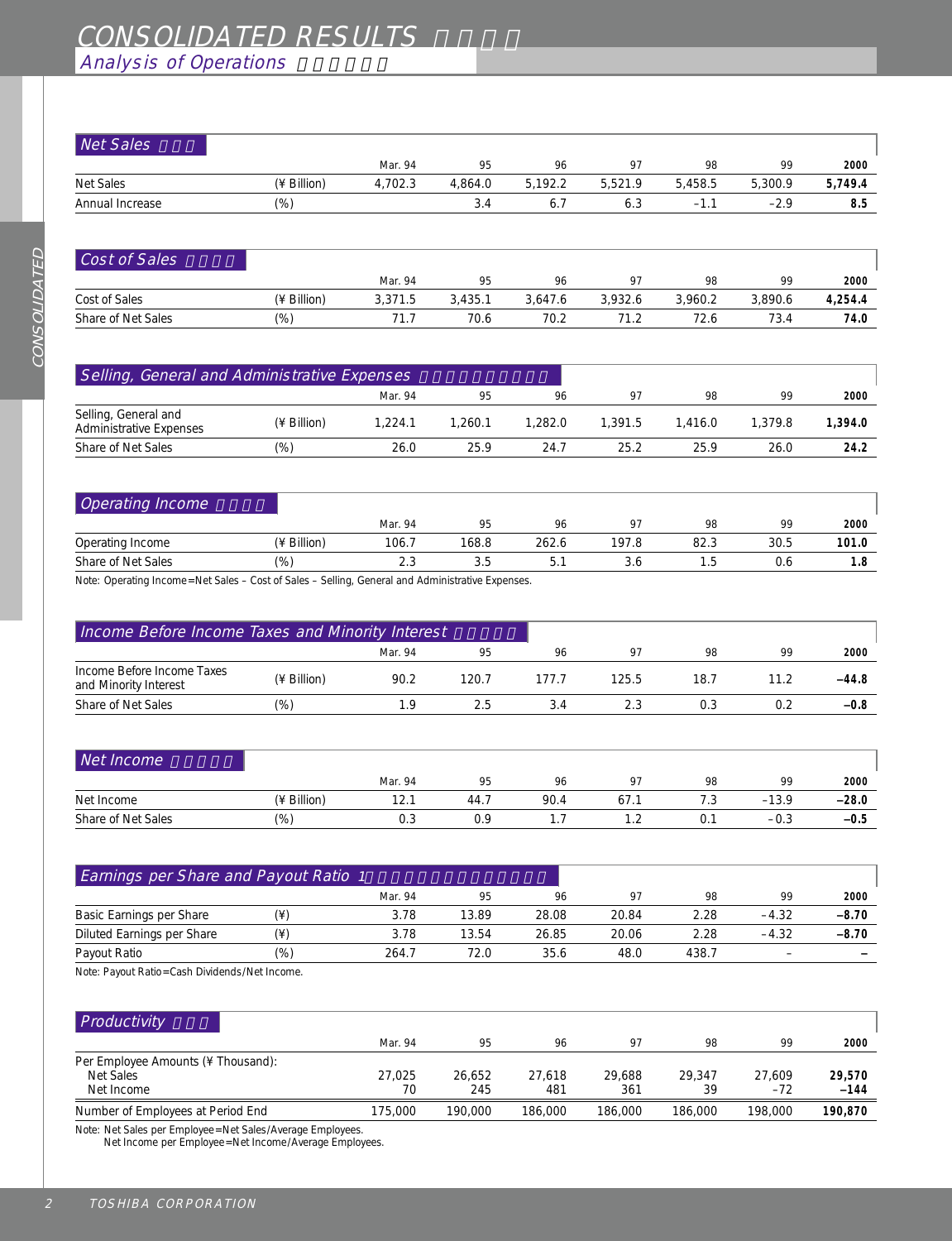



 $=$  Share of Net Sales  $\overline{\phantom{0}}$ 



Share of Net Sales





#### **Operating Income**



— sparamig meanic<br>□ Share of Net Sales



Share of Net Sales

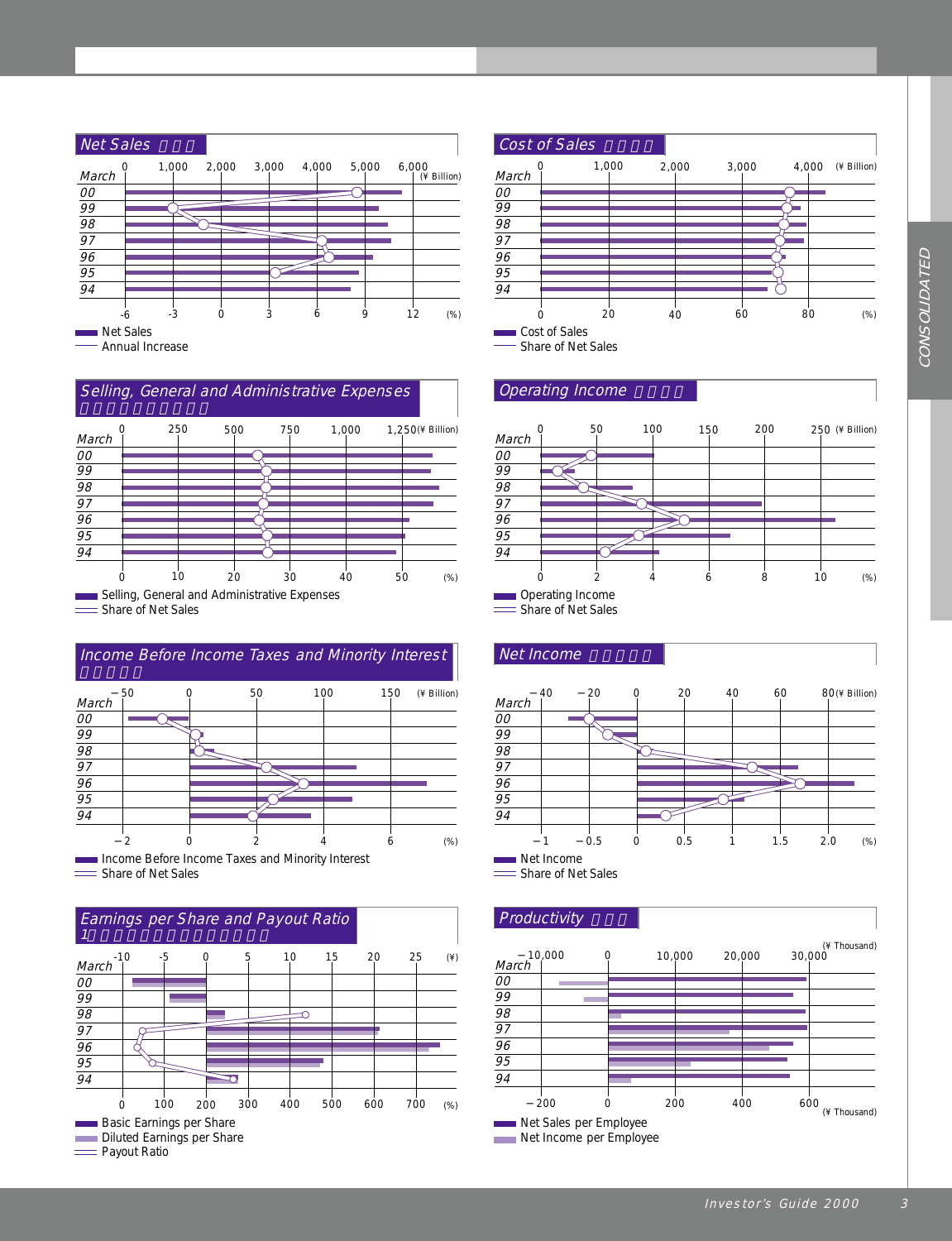#### **NET SALES**

| Information & Communications and Industrial Systems |               |                    |                    |                    |                          |     |       |       |                      |
|-----------------------------------------------------|---------------|--------------------|--------------------|--------------------|--------------------------|-----|-------|-------|----------------------|
|                                                     |               | Mar. 98            | 99                 | 2000               |                          | 500 | 1.000 | 1.500 | (¥ Billion)<br>2.000 |
| <b>Sales</b><br>Intersegment Sales                  | (¥ Billion)   | 1,871.1<br>(153.2) | 1,796.1<br>(145.1) | 1,858.3<br>(159.5) | March<br>$\frac{OO}{99}$ |     |       |       |                      |
| Annual Increase                                     | (%)           |                    | -4.0               | 3.5                | 98                       |     |       |       |                      |
| Share of Net Sales                                  | $\frac{1}{2}$ | 29.8               | 29.3               | 28.3               |                          |     |       |       |                      |

| Digital Media               |             |         |                                    |         |
|-----------------------------|-------------|---------|------------------------------------|---------|
|                             |             | Mar. 98 | 99                                 | 2000    |
| Sales<br>Intersegment Sales | (¥ Billion) | (165.2) | 1,274.7 1,406.5 1,517.7<br>(196.9) | (183.0) |
| Annual Increase             | '%)         |         | 10.3                               | 7 9     |
| Share of Net Sales          | '%)         | 20 3    | 22 Q                               | 23.2    |

|       | 500 | 1,000 | 1,500 | 2,000 (¥ Billion) |
|-------|-----|-------|-------|-------------------|
| March |     |       |       |                   |
| 00    |     |       |       |                   |
| 99    |     |       |       |                   |
| 98    |     |       |       |                   |
|       |     |       |       |                   |

| <b>Power Systems</b>               |             |                 |                 |                 |
|------------------------------------|-------------|-----------------|-----------------|-----------------|
|                                    |             | Mar. 98         | 99              | 2000            |
| Sales<br><b>Intersegment Sales</b> | (¥ Billion) | 577.6<br>(14.5) | 520.6<br>(16.7) | 570.7<br>(17.4) |
| Annual Increase                    | (%)         |                 | $-99$           | 9.6             |
| Share of Net Sales                 | %           | 92              | 85              | 8.7             |

|                 | 250 | 500 | 750<br>(¥ Billion) |
|-----------------|-----|-----|--------------------|
| March           |     |     |                    |
| $\overline{oo}$ |     |     |                    |
| 99              |     |     |                    |
| 98              |     |     |                    |
|                 |     |     |                    |

| Electronic Devices & Components    |             |                    |                    |                    |                   |  |
|------------------------------------|-------------|--------------------|--------------------|--------------------|-------------------|--|
|                                    |             | Mar. 98            | 99                 | 2000               |                   |  |
| <b>Sales</b><br>Intersegment Sales | (¥ Billion) | 1,295.3<br>(166.0) | 1,215.3<br>(176.4) | 1,477.3<br>(229.9) | March<br>00<br>99 |  |
| Annual Increase                    | '%)         |                    | -62                | 21.6               | 98                |  |
| Share of Net Sales                 | '%)         | 20 R               | 19 R               | 22.5               |                   |  |

|                  | 500 | 1,000 | 1,500 | 2,000 (¥ Billion) |
|------------------|-----|-------|-------|-------------------|
| March            |     |       |       |                   |
| $\frac{100}{99}$ |     |       |       |                   |
|                  |     |       |       |                   |
| $\overline{98}$  |     |       |       |                   |
|                  |     |       |       |                   |

| Home Appliances                    |               |                 |                 |                 |
|------------------------------------|---------------|-----------------|-----------------|-----------------|
|                                    |               | Mar. 98         | 99              | 2000            |
| <b>Sales</b><br>Intersegment Sales | $(4$ Billion) | 774.6<br>(51.2) | 707.6<br>(12.0) | 659.9<br>(23.8) |
| Annual Increase                    | (%)           |                 | -8.7            | $-6.7$          |
| Share of Net Sales                 | (%)           | 124             | 11 6            | 10.1            |

|                           | 250 | 500 | 750<br>(¥ Billion) |
|---------------------------|-----|-----|--------------------|
| March                     |     |     |                    |
|                           |     |     |                    |
|                           |     |     |                    |
| $\frac{1}{\frac{99}{98}}$ |     |     |                    |
|                           |     |     |                    |

| <b>Others</b>                             |             |                  |                  |                  |
|-------------------------------------------|-------------|------------------|------------------|------------------|
|                                           |             | Mar. 98          | 99               | 2000             |
| <b>Sales</b><br><b>Intersegment Sales</b> | (¥ Billion) | 483.6<br>(268.3) | 484.5<br>(282.6) | 473.4<br>(194.3) |
| Annual Increase                           | (%)         |                  | 02               | $-2.3$           |
| Share of Net Sales                        | (%)         | 77               | 7 Q              | 72               |

|                 | 250 | 500 | 750<br>(¥ Billion) |
|-----------------|-----|-----|--------------------|
| March           |     |     |                    |
| $\frac{00}{99}$ |     |     |                    |
|                 |     |     |                    |
| $\overline{98}$ |     |     |                    |
|                 |     |     |                    |

Note: Consolidated sales totals include intersegment transactions. Intersegment transactions are shown in parentheses for reference.



Sales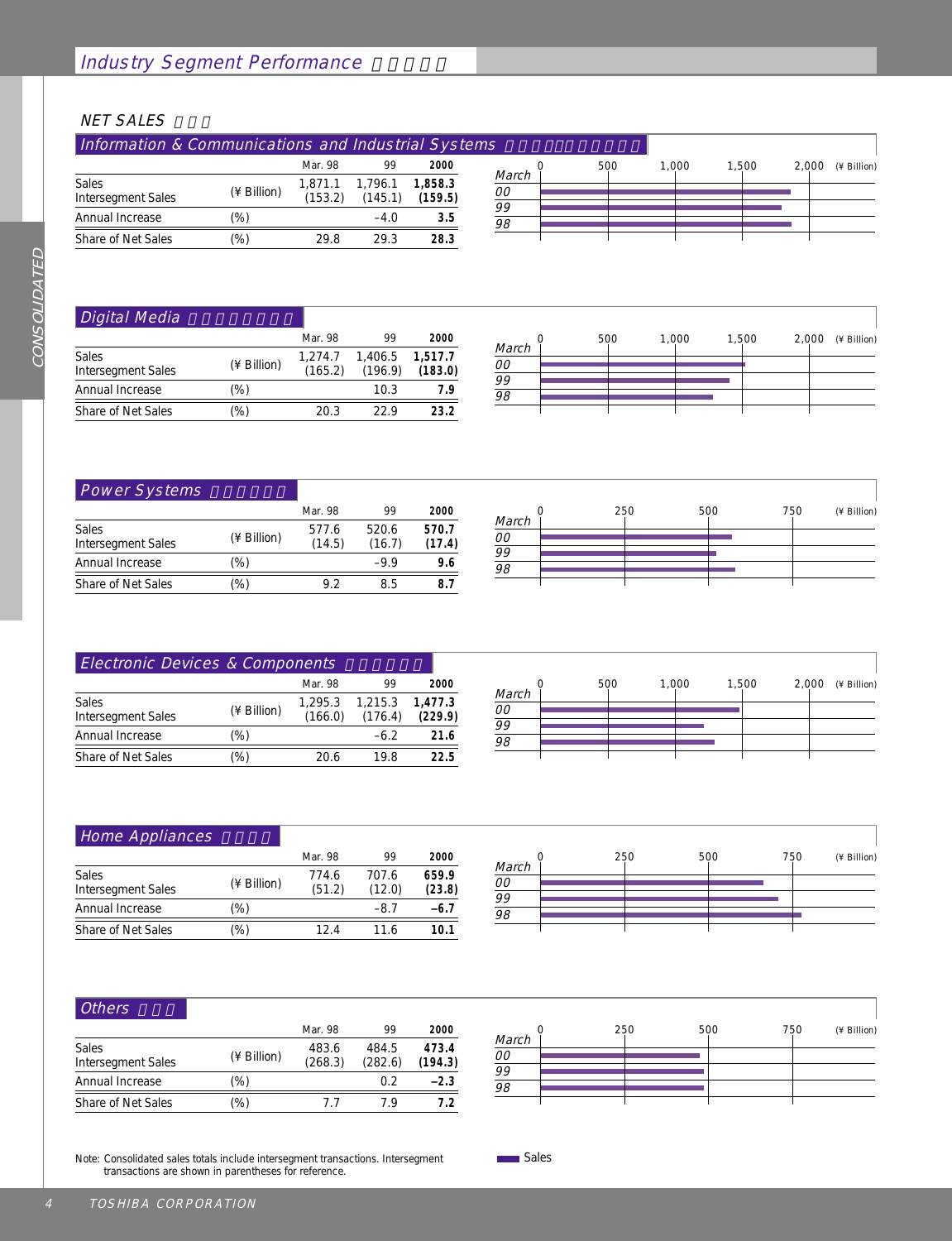#### OPERATING INCOME

| Information & Communications and Industrial Systems |             |         |      |         |             |    |    |    |    |                   |
|-----------------------------------------------------|-------------|---------|------|---------|-------------|----|----|----|----|-------------------|
|                                                     |             | Mar. 98 | 99   | 2000    |             | 10 | 20 | 30 | 4С | 50<br>(¥ Billion) |
| Operating Income                                    | (¥ Billion) | 42.2    | 44.8 | 38.1    | March<br>00 |    |    |    |    |                   |
| Annual Increase                                     | (96)        |         |      | $-14.9$ | 99          |    |    |    |    |                   |
| Income/Segment Sales                                | (%)         |         | 2.5  | 2.1     | 98          |    |    |    |    |                   |
|                                                     |             |         |      |         |             |    |    |    |    |                   |

| Digital Media        |             |         |      |        |
|----------------------|-------------|---------|------|--------|
|                      |             | Mar. 98 | 99   | 2000   |
| Operating Income     | (¥ Billion) | $-13.0$ | 50.3 | 48.7   |
| Annual Increase      | (%)         |         |      | $-3.2$ |
| Income/Segment Sales | (%)         | $-1.0$  | 36   | 32     |



| <b>Power Systems</b> |             |         |         |         |
|----------------------|-------------|---------|---------|---------|
|                      |             | Mar. 98 | 99      | 2000    |
| Operating Income     | (¥ Billion) | 191     | 139     | 9.3     |
| Annual Increase      | '%)         |         | $-26.8$ | $-33.0$ |
| Income/Segment Sales | '%)         | २ २     |         | 1.6     |

| March                       | 10 | 20 | (¥ Billion)<br>30 |
|-----------------------------|----|----|-------------------|
|                             |    |    |                   |
| $\frac{100}{\frac{99}{98}}$ |    |    |                   |
|                             |    |    |                   |
|                             |    |    |                   |

| Electronic Devices & Components |             |         |         |         |  |  |  |  |
|---------------------------------|-------------|---------|---------|---------|--|--|--|--|
|                                 |             | Mar. 98 | 99      | 2000    |  |  |  |  |
| Operating Income                | (¥ Billion) | 41.0    | $-67.1$ | $-23.6$ |  |  |  |  |
| Annual Increase                 | (%)         |         |         |         |  |  |  |  |
| Income/Segment Sales            | (%)         | 3 2     | $-5.5$  | –1.6    |  |  |  |  |

|                 | -80 | 40 | (¥ Billion)<br>40 |
|-----------------|-----|----|-------------------|
| March           |     |    |                   |
| $\frac{00}{99}$ |     |    |                   |
|                 |     |    |                   |
| $\overline{98}$ |     |    |                   |
|                 |     |    |                   |

| Home Appliances      |             |         |         |      |
|----------------------|-------------|---------|---------|------|
|                      |             | Mar. 98 | QQ      | 2000 |
| Operating Income     | (¥ Billion) | $-34.4$ | $-33.5$ | 5.4  |
| Annual Increase      | (%)         |         |         |      |
| Income/Segment Sales | '%)         |         |         | n 8  |

|                          | $-20$ | 20 | (¥ Billion) |
|--------------------------|-------|----|-------------|
| $March$ <sup>-40</sup>   |       |    |             |
| $rac{\overline{00}}{99}$ |       |    |             |
|                          |       |    |             |
| $\overline{98}$          |       |    |             |
|                          |       |    |             |

| <b>Others</b>        |             |         |         |      |             |    |    |    |    |    |             |
|----------------------|-------------|---------|---------|------|-------------|----|----|----|----|----|-------------|
|                      |             | Mar. 98 | 99      | 2000 |             | 10 | 20 | 30 | 40 | 50 | (¥ Billion) |
| Operating Income     | (¥ Billion) | 25.0    | 20.5    | 26.5 | March<br>00 |    |    |    |    |    |             |
| Annual Increase      | $(\%)$      |         | $-18.0$ | 29.2 |             |    |    |    |    |    |             |
|                      | (% )        | 5.2     | 4.2     | 5.6  | 98          |    |    |    |    |    |             |
| Income/Segment Sales |             |         |         |      | 99          |    |    |    |    |    |             |

**Conducter Conducts**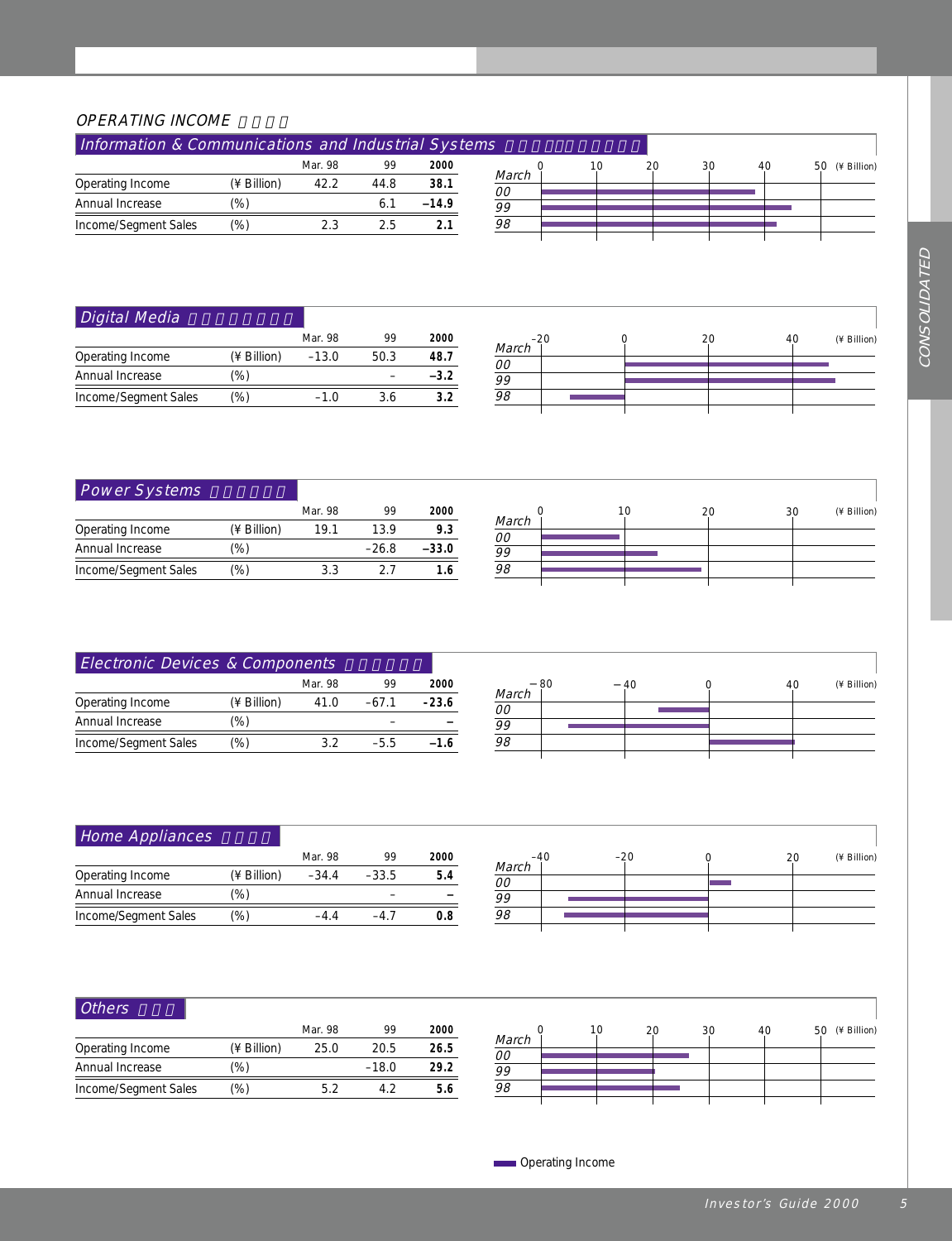#### MAJOR PRODUCTS

#### Information & Communications and Industrial Systems

#### **Telecommunications Equipment**

Local area network systems, master control panels, radio and television broadcasting systems, CATV systems, open-array antennas, radar systems, airport systems, facsimile machines

#### **Space-Related Products**

Engineering test satellites, broadcasting satellites, satellite broadcasting receiving stations, aerospace equipment

#### **Control Systems**

Distribution systems, banking systems, securities trading systems, government administration systems, industrial systems, control and instrumentation systems

#### **Medical Systems**

Computed tomography, scanners, ultrasound and X-ray diagnostic equipment, magnetic resonance imaging (MRI) systems, nuclear medicine equipment

#### **Laborsaving Automation Equipment**

Automatic fare collection systems, letter-and package sorting systems, banking machines, point-of-sale systems, automated transportation systems

#### **Information Processing Equipment and Systems** printers, plain-paper copiers

#### **Industrial Electrical Apparatus**

Industrial control equipment, induction/synchronous/DC motors, process control instruments, power transformers

#### **Transportation Equipment**

Mass transportation control systems, electric locomotives, electrical equipment for railway substations

#### **Building Systems**

Elevators and escalators

#### Digital Media

#### **Information Processing Equipment**

PCs, servers, work stations, routers, optical character readers, hard disk drives, CD-ROM drives, DVD-ROM drives, DVD-RAM drives, memory cards, IC cards, mobile AV network products

#### **Telecommunications Equipment**

Key telephones, cellular telephones, personal communications systems (PHS)

#### **Video Products**

Color televisions, digital still cameras, high-definition TV systems, satellite broadcasting receivers and decoders, DVD-video players, video cassette recorders and cameras

#### **Power Systems**

#### **Power Plant Systems**

Equipment for nuclear, thermal, geothermal and hydroelectric power plants, substations, computer-controlled transmission systems, fuel cells

#### Electronic Devices & Components

#### **Semiconductors**

Advanced memories, microprocessors, gate arrays, standard cells, logic ICs,bipolar ICs, power devices, diodes, light-emitting diodes, transistors, laser diodes, charge-coupled devices

#### **Electron Tubes**

Color picture tubes, display tubes, magnetron tubes,

#### Home Appliances

#### **Household Products**

Room air conditioners, air-conditioning systems, heaters, electric fans, washing machines, clothes dryers, vacuum cleaners, refrigerators, microwave ovens, food processors, juicers, toasters, rice cookers

#### Others

#### **Real Estate** Leasing and sales

**Financial Services**

Corporate and consumer finance, insurance

**Transportation** Trucking and warehousing

#### **Other Electronic Components**

Printedcircuit broads, surface acoustic wave devices, sensors, liquid crystal displays, batteries

#### **Materials**

Alloys, ceramics, insulating materials, resins, magnetic and non-magnetic materials, silicone, tungsten and molybdenum products, DFC substitutes

#### **Lighting Equipment**

Incandescent and fluorescent lights, lamps, lamp fixtures

## **Purchasing**

Procurement of raw materials, components and finished products

#### **Manufacturing Systems**

Semiconductor manufacturing systems, manufacturing automation systems and components

#### **Chemical Materials**

Synthetic resins, molds and mold materials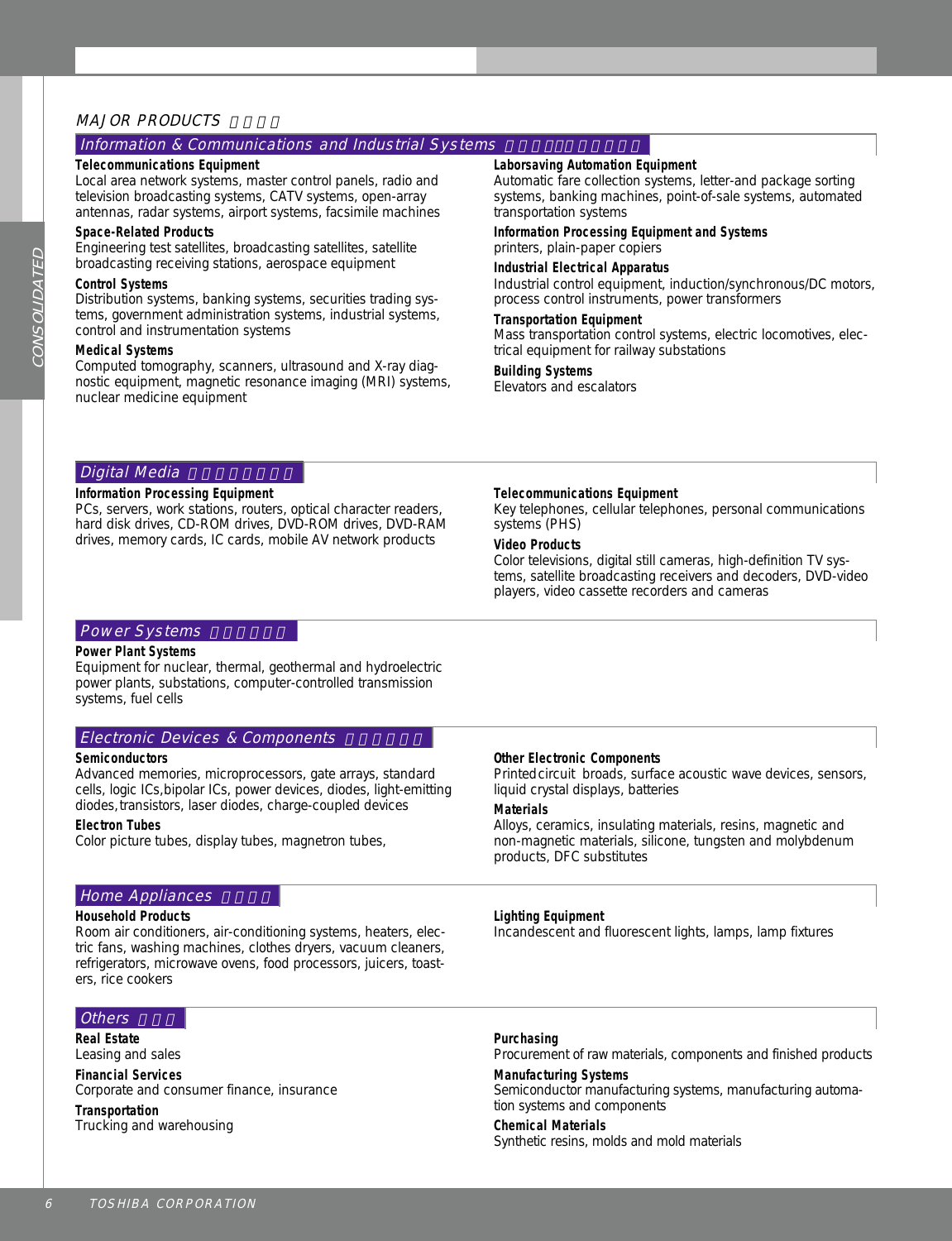#### $\sqrt{\textit{Net Sales}}$

|               |             | Mar. 98    | 99        | 2000    |
|---------------|-------------|------------|-----------|---------|
| Japan         | (¥ Billion) | 4,808.1    | 4,500.3   | 4,447.9 |
| North America | (¥ Billion) | 804.6      | 864.3     | 921.8   |
| Asia          | (¥ Billion) | 580.8      | 603.2     | 653.8   |
| Europe        | (¥ Billion) | 490.1      | 552.2     | 517.2   |
| Other         | (¥ Billion) | 50.5       | 51.5      | 63.0    |
| Eliminations  | (¥ Billion) | (1, 275.6) | (1,270.6) | (854.3) |
| Consolidated  | (¥ Billion) | 5.458.5    | 5.300.9   | 5.749.4 |



#### **Operating Income**

|               |             | Mar. 98 | 99      | 2000  |
|---------------|-------------|---------|---------|-------|
| Japan         | (¥ Billion) | 75.4    | 21.2    | 58.7  |
| North America | (¥ Billion) | $-22.5$ | $-11.7$ | 12.4  |
| Asia          | (¥ Billion) | 16.6    | 9.1     | 23.2  |
| Europe        | (¥ Billion) | 5.6     | 4.5     | 3.0   |
| Other         | (¥ Billion) | 1.7     | 1.6     | 0.8   |
| Eliminations  | (¥ Billion) | 5.5     | 5.8     | 2.9   |
| Consolidated  | (¥ Billion) | 82.3    | 30.5    | 101.0 |



#### Identifiable Assets

|                            |             | Mar. 98 | 99      | 2000    |
|----------------------------|-------------|---------|---------|---------|
| Japan                      | (¥ Billion) | 4,934.7 | 5,157.3 | 4,951.0 |
| North America              | (¥ Billion) | 344.5   | 302.1   | 261.5   |
| Asia                       | (¥ Billion) | 289.0   | 280.0   | 276.5   |
| Europe                     | (¥ Billion) | 238.8   | 207.0   | 188.0   |
| Other                      | (¥ Billion) | 29.8    | 27.5    | 28.6    |
| Corporate and Eliminations | (¥ Billion) | 225.3   | 49.7    | (3.4)   |
| Consolidated               | (¥ Billion) | 6.062.1 | 6.023.6 | 5.702.2 |
|                            |             |         |         |         |

| March           |  | 1,000 2,000 3,000 4,000 5,000 6,000 |  | (¥ Billion) |
|-----------------|--|-------------------------------------|--|-------------|
| $\frac{00}{99}$ |  |                                     |  |             |
|                 |  |                                     |  |             |
| $\overline{98}$ |  |                                     |  |             |
|                 |  |                                     |  |             |

**Japan** 

**Overseas** 

Note: The above graph shows figures before eliminations.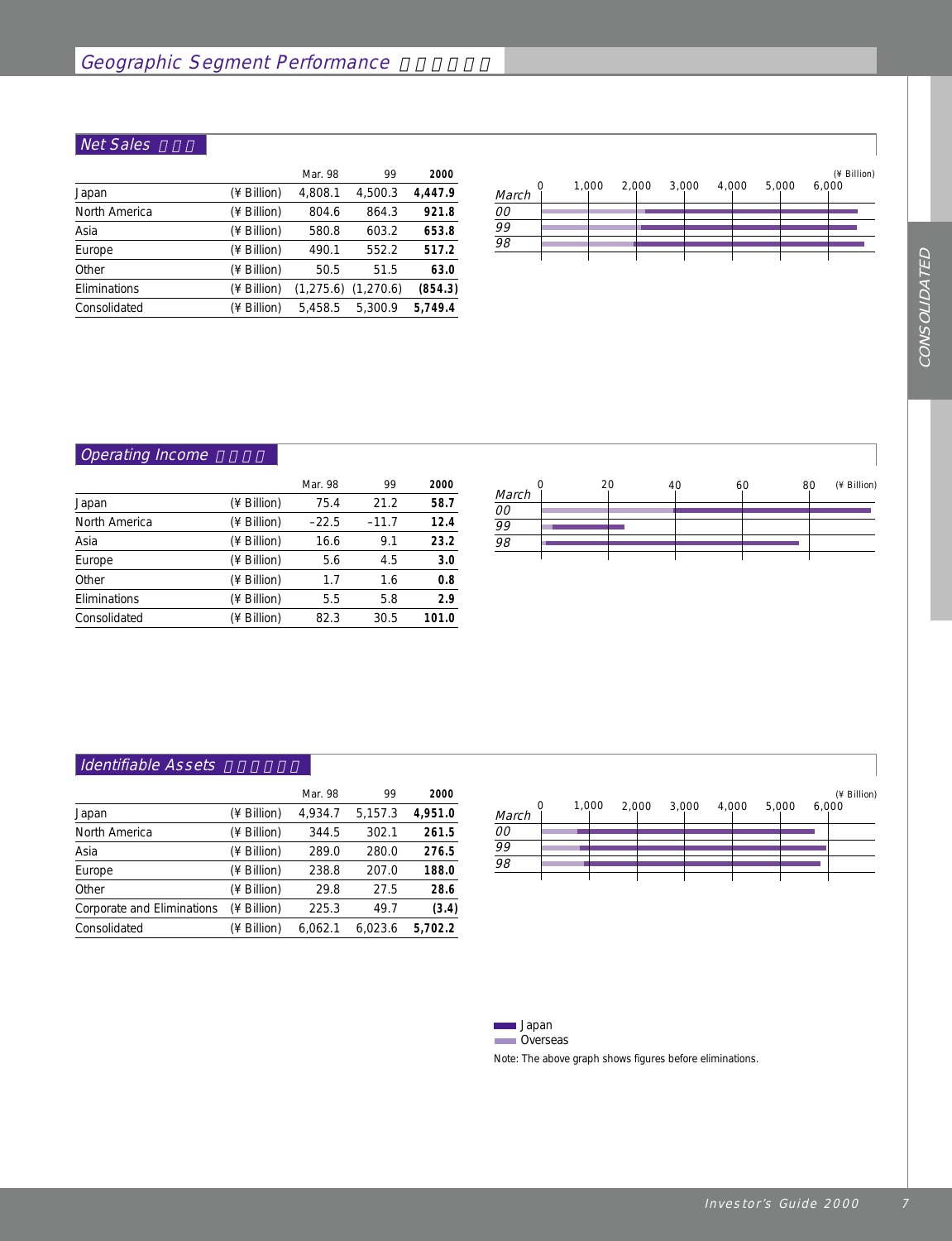## Sales by Region

## Japan

|                    |                                                         | Mar. 98 | 99   | 2000 |
|--------------------|---------------------------------------------------------|---------|------|------|
| <b>Sales</b>       | $(\text{\texttt{¥ } } Billion)$ 3,418.8 3,184.8 3,514.1 |         |      |      |
| Share of Net Sales | $(\%)$                                                  | 62.6    | 60 1 | 61.1 |
|                    |                                                         |         |      |      |



#### North America

|                    |             | Mar. 98 | QQ    | 2000  |
|--------------------|-------------|---------|-------|-------|
| Sales              | (¥ Billion) | 794.2   | 843.0 | 906.2 |
| Share of Net Sales | $(\%)$      | 14.6    | 159   | 15.8  |
|                    |             |         |       |       |



#### Asia

|                    |             | Mar. 98 | QQ    | 2000  |
|--------------------|-------------|---------|-------|-------|
| Sales              | (¥ Billion) | 627.3   | 585.1 | 636.3 |
| Share of Net Sales | (%)         | 11.5    | 11 O  | 11.1  |



#### Europe

|                    |             | Mar. 98 | 99    | 2000  |
|--------------------|-------------|---------|-------|-------|
| <b>Sales</b>       | (¥ Billion) | 496.3   | 559.8 | 546.6 |
| Share of Net Sales | (%)         | Q 1     | 10 6  | 9.5   |



#### Other

|             | Mar. 98 | QQ    | 2000  |
|-------------|---------|-------|-------|
| (¥ Billion) | 121.9   | 128.2 | 146.2 |
| (%)         |         |       | 2.5   |
|             |         |       |       |



Sales Share of Net Sales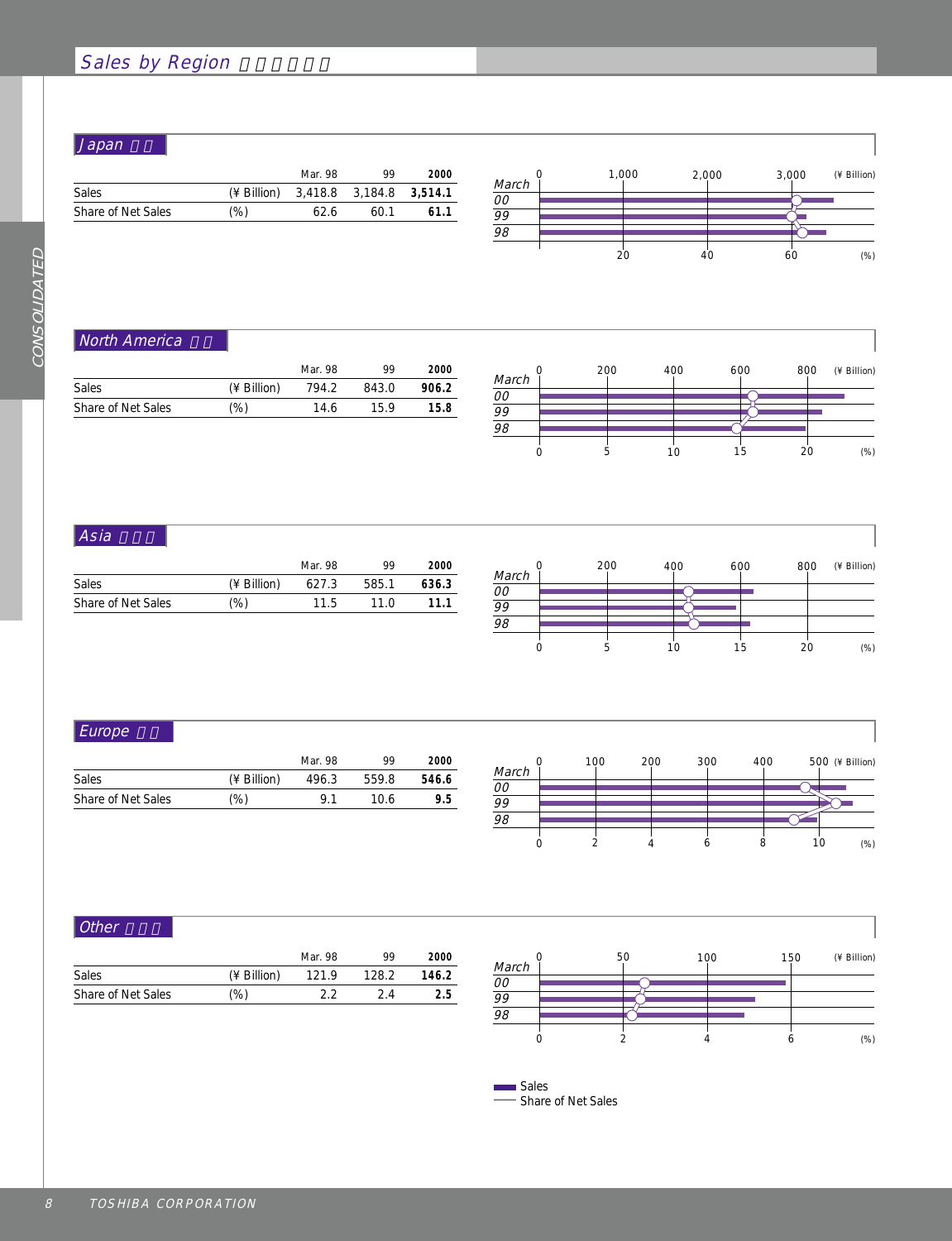

A&T BATTERY CORPORATION FUKUOKA TOSHIBA ELECTRONICS CORPORATION IWATE TOSHIBA ELECTRONICS

CO., LTD. KAGA TOSHIBA ELECTRONICS

CORPORATION KITASHIBA ELECTRIC CO., LTD. KITSUKI TOSHIBA ELECTRONICS **CORPORATION** KYODO BUILDING CORPORATION SHIBAURA MECHATRONICS CORPORATION SHIBAURA NIDEC CORPORATION TERM CORPORATION TOSHIBA AIR CONDITIONING CO., LTD. TOSHIBA BATTERY CO., LTD. TOSHIBA BUILDING & LEASE CO., LTD. TOSHIBA CAPITAL CORPORATION TOSHIBA CARRIER AIR CONDITIONING SYSTEMS CORPORATION TOSHIBA CARRIER CORPORATION TOSHIBA CHEMICAL CORPORATION TOSHIBA CREDIT CORPORATION TOSHIBA DEVICE CORPORATION

TOSHIBA DIGITAL FRONTIERS INC. TOSHIBA ELECTRIC APPLIANCES CO., LTD. TOSHIBA ELEVATOR CORPORATION

TOSHIBA ELEVATOR PRODUCTS CORPORATION

TOSHIBA ENGINEERING

CORPORATION

TOSHIBA FINANCE CORPORATION TOSHIBA GE TURBINE COMPONENTS CO.,LTD.

TOSHIBA HOKUTO ELECTRONICS

- CORPORATION TOSHIBA HOME TECHNOLOGY
- CORPORATION
- TOSHIBA INFORMATION
- EQUIPMENTS CO., LTD. TOSHIBA INFORMATION
- SYSTEMS (JAPAN) CORPORATION TOSHIBA KANSAI
- LIFESTYLE-ELECTRONICS **CORPORATION**
- TOSHIBA LIGHTING &
- TECHNOLOGY CORPORATION TOSHIBA LOGISTICS CORPORATION TOSHIBA MEDICAL FINANCE
- CO., LTD. TOSHIBA MEDICAL SYSTEMS
- CO., LTD. TOSHIBA MICROELECTRONICS
- **CORPORATION** TOSHIBA MULTI MEDIA DEVICES
- CO., LTD. TOSHIBA PLANT KENSETSU CO., LTD.
- TOSHIBA SHUTOKEN LIFESTYLE-ELECTRONICS
- **CORPORATION**
- TOSHIBA TEC CORPORATION TOSHIBA VIDEO PRODUCTS JAPAN
- CO., LTD. TOYO CARRIER ENGINEERING
- CO., LTD.
- YOKKAICHI TOSHIBA
- ELECTRONICS CORPORATION
	- Plus 174 other domestic subsidiaries

#### **O** Japan **Communical Communication Communication Communication Communication Communication Communication**

#### PACIFIC FUEL CELL

- CAPITAL(U.S.A.), INC. SEMICONDUCTOR AMERICA INC.
- TEC AMERICA, INC. TOSHIBA AMERICA
- BUSINESS SOLUTIONS, INC. TOSHIBA AMERICA CAPITAL
- CORPORATION
- TOSHIBA AMERICA CONSUMER PRODUCTS, INC. TOSHIBA AMERICA ELECTRONIC
- COMPONENTS, INC. TOSHIBA AMERICA INFORMATION
- SYSTEMS, INC. TOSHIBA AMERICA MEDICAL
- SYSTEMS, INC.
- TOSHIBA AMERICA MRI INC. TOSHIBA AMERICA VENTURE
- CAPITAL, INC.
- TOSHIBA AMERICA,INC.
- TOSHIBA DISPLAY DEVICES INC. TOSHIBA INTERNATIONAL
- **CORPORATION** TOSHIBA SATELLITE
- BROADBAND, INC.

#### **B** Europe

#### TEC (UK) LTD. TEC FRANCE INTERNATIONAL S.A. TOSHIBA (UK) LTD. TOSHIBA ELECTRONICS (UK) LTD. TOSHIBA ELECTRONICS EUROPE

GMBH TOSHIBA EUROPE GMBH TOSHIBA INFORMATION SYSTEMS (UK) LTD.

- TOSHIBA INTERNATIONAL FINANCE(NETHERLANDS) B.V.
- TOSHIBA INTERNATIONAL FINANCE(UK) PLC.
- TOSHIBA MEDICAL SYSTEMS EUROPE B.V.
- TOSHIBA SEMICONDUCTOR GMBH TOSHIBA SYSTÈMES (FRANCE) S.A. TOSHIBA TEC EUROPE IMAGING SYSTEMS S.A.

CHANGZHOU TOSHIBA

TRANSFORMER CO., LTD. DALIAN TOSHIBA TELEVISION CO., LTD. HANGZHI MACHINERY & ELECTRONICS CO., LTD. P.T. TOSHIBA CONSUMER PRODUCTS (INDONESIA) P.T. TOSHIBA DISPLAY DEVICES INDONESIA SHENYANG TOSHIBA ELEVATOR CO., LTD. TEC SINGAPORE ELECTRONICS PTE. LTD. TIM ELECTRONICS SDN.BHD. TOSHIBA (CHINA) CO., LTD. TOSHIBA CAPITAL (ASIA) LTD. TOSHIBA CHEMICAL SINGAPORE PTE., LTD. TOSHIBA COMPRESSOR (TAIWAN) CORPORATION TOSHIBA CONSUMER PRODUCTS (THAILAND) CO., LTD. TOSHIBA DALIAN CO., LTD. TOSHIBA DISPLAY DEVICES (THAILAND) CO., LTD. TOSHIBA ELECTRONICS ASIA, LTD. TOSHIBA ELECTRONICS MALAYSIA SDN. BHD. TOSHIBA ELECTRONICS TAIWAN CORPORATION TOSHIBA INFORMATION EQUIPMENT (PHILIPPINES), INC. TOSHIBA MEDICAL SYSTEMS ASIA PTE., LTD. TOSHIBA SEMICONDUCTOR (THAILAND) CO., LTD. TOSHIBA VENTURE CAPITAL, INC. TOSHIBA VIDEO PRODUCTS PTE., LTD. WUXI HUAZHI SEMICONDUCTOR CO., LTD. WUXI TOCHEMI ELECTRO CHEMICAL

CO., LTD.

#### **O** Other

TOSHIBA (AUSTRALIA) PTY., LTD. TOSHIBA DO BRASIL, S.A.

Plus 49 other overseas subsidiaries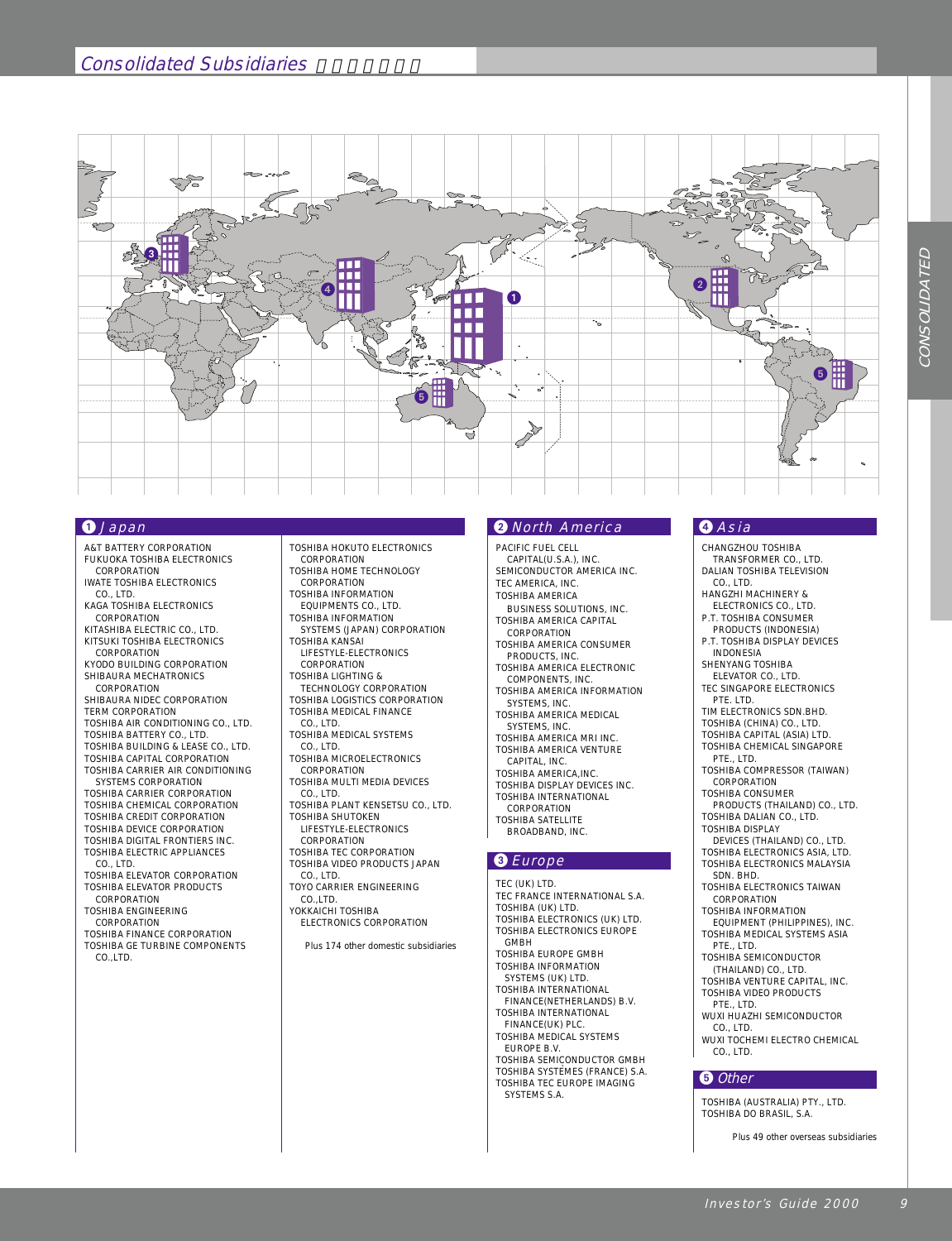#### Capital Expenditures

(Completed Projects, Investments in Property, Plant and Equipment Only)

|                      |             | Mar. 98 | QQ    | 2000  |
|----------------------|-------------|---------|-------|-------|
| Capital Expenditures | (¥ Billion) | 339.6   | 375.5 | 298.5 |
| Share of Net Sales   | (%)         |         |       | 5.2   |



**CONSOLIDATED** CONSOLIDATED

#### $\sqrt{Deprecision}$

|              |             | Mar. 98 | 99    | 2000  |
|--------------|-------------|---------|-------|-------|
| Depreciation | (¥ Billion) | 291.4   | 309.8 | 329.6 |
|              |             |         |       |       |



```
Depreciation
```
#### $R&D$  Expenditures

|                                          |             | Mar. 98 | QQ    | 2000  |
|------------------------------------------|-------------|---------|-------|-------|
| Research and Development<br>Expenditures | (¥ Billion) | 3229    | 316.7 | 334.4 |
| Share of Net Sales                       | (%)         | 59      | 6 N   | 5.8   |



Research and Development Expenditures Share of Net Sales

#### **Assets and Turnover**

|                                                        |             | Mar. 98 | 99                      | 2000 |  |  |
|--------------------------------------------------------|-------------|---------|-------------------------|------|--|--|
| <b>Total Assets</b>                                    | (¥ Billion) |         | 6,062.1 6,023.6 5,702.2 |      |  |  |
| Asset Turnover                                         | (Times)     | 0.92    | O 88                    | 0.98 |  |  |
| Note: Asset Turnover = Net Sales/Average Total Assets. |             |         |                         |      |  |  |

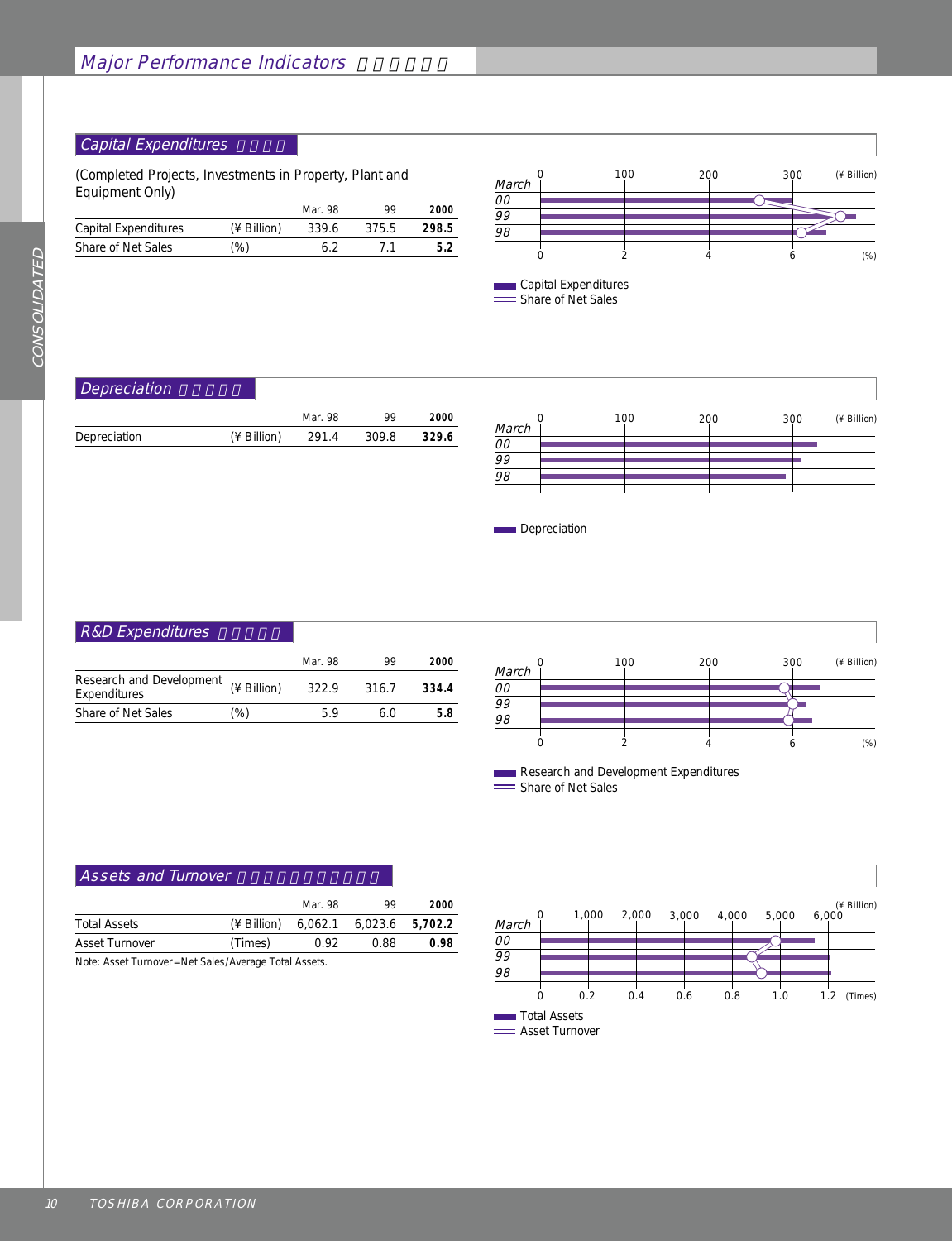#### Debt and Interest Coverage

|                          |             | Mar. 98 | 99      | 2000    |
|--------------------------|-------------|---------|---------|---------|
| Debt                     | (¥ Billion) | 2,260.8 | 2,181.7 | 1,967.3 |
| Short-Term Debt          | (¥ Billion) | 1,248.4 | 1,003.3 | 845.4   |
| Long-Term Debt           | (¥ Billion) | 1,012.4 | 1.178.4 | 1.121.9 |
| <b>Interest Coverage</b> | (Times)     | 19      | 10      | 2.8     |

Note: Short-Term Debt=Short-Term Borrowings + Current Portion of Long-Term Debt. Interest Coverage=(Operating Income + Interest Received + Dividends Received)/Interest Expense.



#### Shareholders' Equity and Debt/Equity Ratio

|                      |             | Mar. 98 | QQ      | 2000  |
|----------------------|-------------|---------|---------|-------|
| Shareholders' Equity | (¥ Billion) | 1,201.6 | 1,050.3 | 982.1 |
| Debt/Equity Ratio    | (Times)     | 19      |         | 2.0   |



**Return on Assets and Return on Sales** 

|                                                           |        | Mar. 98 | QQ     | 2000   |
|-----------------------------------------------------------|--------|---------|--------|--------|
| Return on Assets                                          | (%)    | 01      | $-0.2$ | $-0.5$ |
| Return on Sales                                           | $(\%)$ | O 1     | $-0.3$ | $-0.5$ |
| Note: Return on Assets = Net Income/Average Total Assets. |        |         |        |        |

Return on Sales=Net Income/Net Sales.



Return on Assets Return on Sales

Shareholders' Equity Debt/Equity Ratio

| Return on Equity                                                        |     |         |        |        |          |     |     |     |     |        |
|-------------------------------------------------------------------------|-----|---------|--------|--------|----------|-----|-----|-----|-----|--------|
|                                                                         |     | Mar. 98 | 99     | 2000   |          | 4.0 | 2.0 | 2.0 | 4.0 | $(\%)$ |
| Return on Equity                                                        | (9) | 0.6     | $-1.2$ | $-2.8$ | March    |     |     |     |     |        |
| Note: Return on Equity = Net Income/Average Total Shareholders' Equity. |     |         |        |        | 00<br>99 |     |     |     |     |        |
|                                                                         |     |         |        |        | 98       |     |     |     |     |        |
|                                                                         |     |         |        |        |          |     |     |     |     |        |

Return on Equity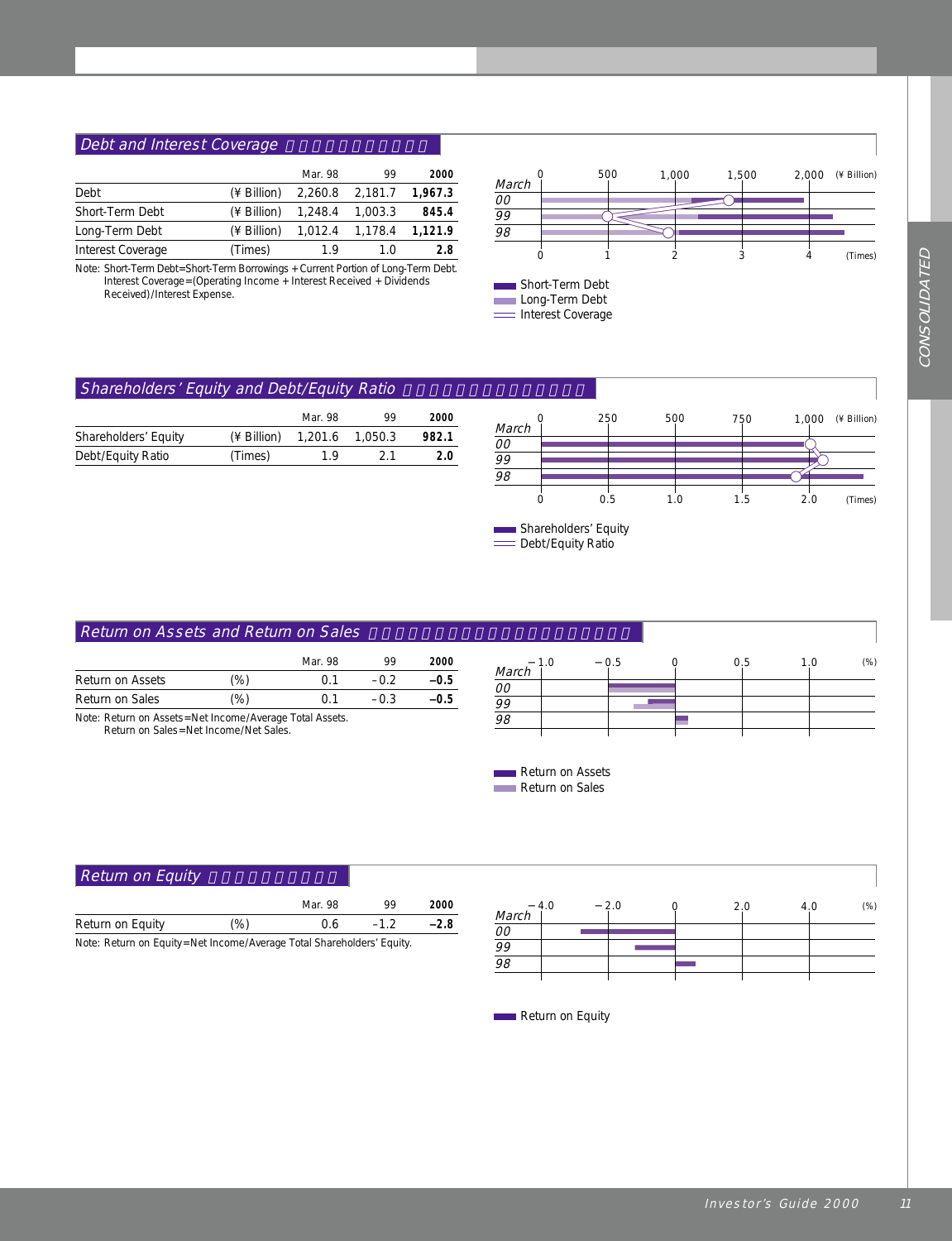## CONSOLIDATED FINANCIAL STATEMENTS

## **Consolidated Balance Sheets**

Toshiba Corporation and its Subsidiaries As of March 31, 1998, 1999 and 2000

|                                                     |   | Yen (Millions) |   |             |  |             |
|-----------------------------------------------------|---|----------------|---|-------------|--|-------------|
|                                                     |   | 1998           |   | 1999        |  | 2000        |
| <b>ASSETS</b>                                       |   |                |   |             |  |             |
| Current assets:                                     |   |                |   |             |  |             |
| Cash and cash equivalents                           | ¥ | 615,935        | ¥ | 497,752     |  | ¥ $465,237$ |
| Marketable securities                               |   | 120,748        |   | 124,017     |  | 93,140      |
| Notes and accounts receivable, trade                |   |                |   |             |  |             |
| <b>Notes</b>                                        |   | 224,130        |   | 199,416     |  | 207,939     |
| Accounts                                            |   | 1,033,368      |   | 972,459     |  | 988,044     |
| Allowance for doubtful notes and accounts<br>.      |   | (38,603)       |   | (34, 267)   |  | (27, 551)   |
| Finance receivables, net                            |   | 250,535        |   | 259,665     |  | 245,097     |
| Inventories                                         |   | 1,001,801      |   | 997,886     |  | 837,188     |
| Prepaid expenses and other current assets           |   | 224,044        |   | 281,540     |  | 347,252     |
| Total current assets                                |   | 3,431,958      |   | 3,298,468   |  | 3,156,346   |
| Long-term receivables and investments:              |   |                |   |             |  |             |
| Long-term receivables                               |   | 45,916         |   | 43,008      |  | 19,613      |
| Long-term finance receivables, net                  |   | 318,368        |   | 335,137     |  | 334,853     |
| Investments in and advances to affiliated companies |   |                |   |             |  |             |
|                                                     |   | 203,590        |   | 151,368     |  | 142,247     |
| Other investments                                   |   | 136,992        |   | 128,020     |  | 139,534     |
|                                                     |   | 704,866        |   | 657,533     |  | 636,247     |
| Property, plant and equipment:                      |   |                |   |             |  |             |
| Land                                                |   | 154,514        |   | 164,973     |  | 169,621     |
| <b>Buildings</b>                                    |   | 1,034,029      |   | 1,076,050   |  | 1,070,924   |
| Machinery and equipment                             |   | 2,934,697      |   | 3,076,298   |  | 3,014,433   |
| Construction in progress                            |   | 106,995        |   | 72,684      |  | 54,988      |
|                                                     |   | 4,230,235      |   | 4,390,005   |  | 4,309,966   |
| Less - Accumulated depreciation                     |   | (2,726,039)    |   | (2,840,057) |  | (2,850,221) |
|                                                     |   | 1,504,196      |   | 1,549,948   |  | 1,459,745   |
| Other assets                                        |   | 421,121        |   | 517,608     |  | 449,851     |
|                                                     |   | ¥ 6,062,141    |   | ¥ 6,023,557 |  | ¥5,702,189  |
|                                                     |   |                |   |             |  |             |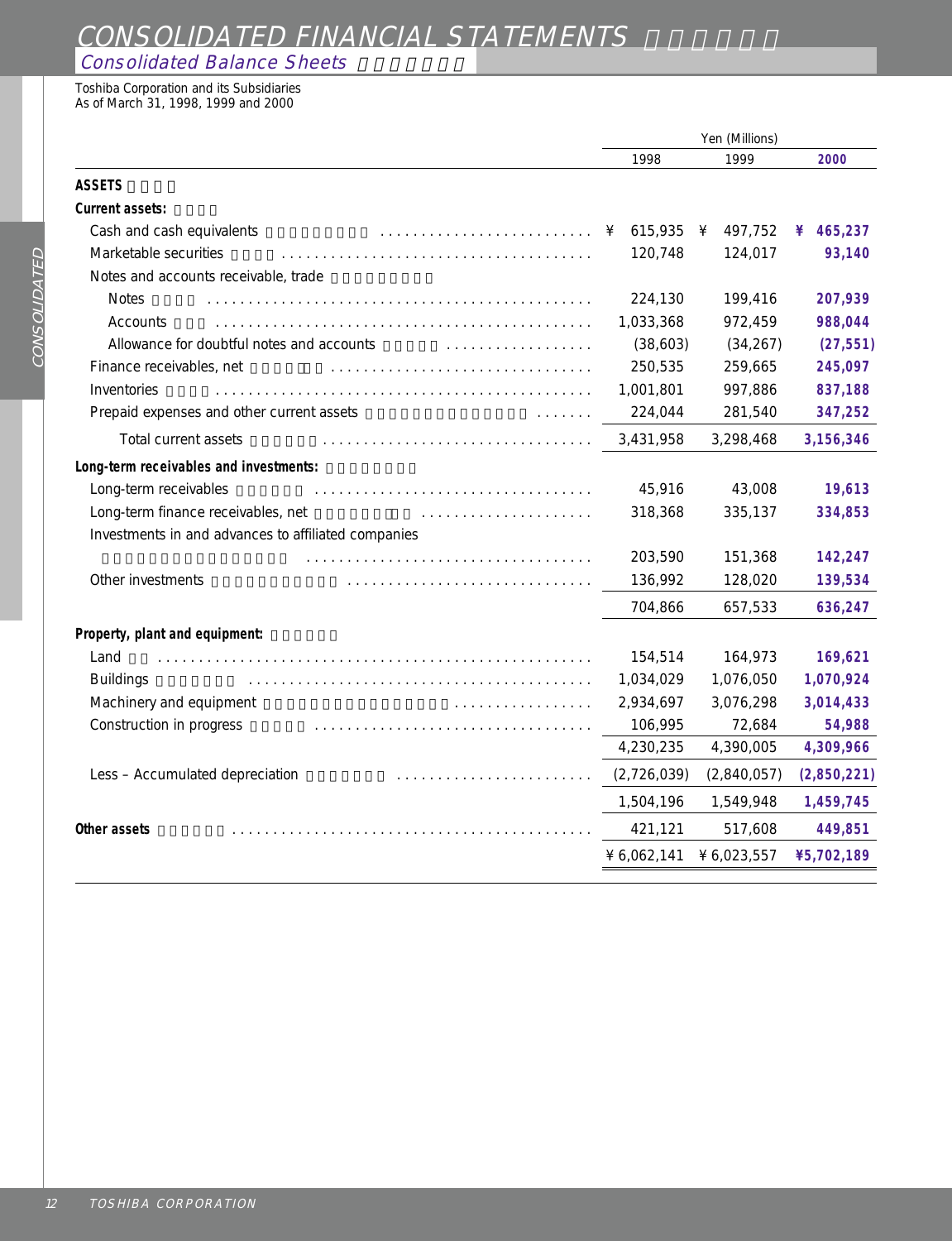|                                                                                          |              | Yen (Millions) |              |
|------------------------------------------------------------------------------------------|--------------|----------------|--------------|
|                                                                                          | 1998         | 1999           | 2000         |
| LIABILITIES AND SHAREHOLDERS' EQUITY                                                     |              |                |              |
| <b>Current liabilities:</b>                                                              |              |                |              |
| Short-term borrowings                                                                    | 880,855<br>¥ | 767,417<br>¥   | 587,252<br>¥ |
| Current portion of long-term debt<br>$\mathbf{1}$ $\mathbf{1}$ $\mathbf{1}$ $\mathbf{1}$ | 367,552      | 235,846        | 258,177      |
| Notes payable, trade                                                                     | 215,144      | 190,451        | 173,417      |
| Accounts payable, trade                                                                  | 766,318      | 823,689        | 842,211      |
| Accrued income and other taxes                                                           | 48,658       | 50,212         | 44,972       |
| Advance payments received                                                                | 253,541      | 298,272        | 297,974      |
| Accrued expenses and other current liabilities                                           | 708,461      | 614,228        | 683,370      |
| <b>Total current liabilities</b>                                                         | 3,240,529    | 2,980,115      | 2,887,373    |
| Long-term liabilities:                                                                   |              |                |              |
| Long-term debt                                                                           | 1,012,350    | 1,178,411      | 1,121,920    |
| Accrued pension and severance costs<br>a dia kaominina mpikambana a                      | 545,293      | 692,150        | 585,881      |
|                                                                                          | 1,557,643    | 1,870,561      | 1,707,801    |
| Minority interest in consolidated subsidiaries<br>.                                      | 62,354       | 122,545        | 124,887      |
| Shareholders' equity:                                                                    |              |                |              |
| Common stock, ¥50 par value                                                              | 274,916      | 274,916        | 274,919      |
| Additional paid-in capital                                                               | 285,727      | 285,727        | 285,729      |
| Retained earnings                                                                        | 713,269      | 673,622        | 635,966      |
| Accumulated other comprehensive income (loss)                                            | (72, 297)    | (183, 929)     | (214, 486)   |
|                                                                                          | 1,201,615    | 1,050,336      | 982,128      |
|                                                                                          | 46,062,141   | ¥ 6,023,557    | ¥5,702,189   |
|                                                                                          |              |                |              |
| Accumulated other comprehensive income (loss)                                            |              |                |              |
| Cumulative translation adjustment<br>.<br>Minimum pension liability adjustment           | (41, 488)    | (60, 202)      | (105, 990)   |
| .                                                                                        | (30, 809)    | (123, 727)     | (108, 496)   |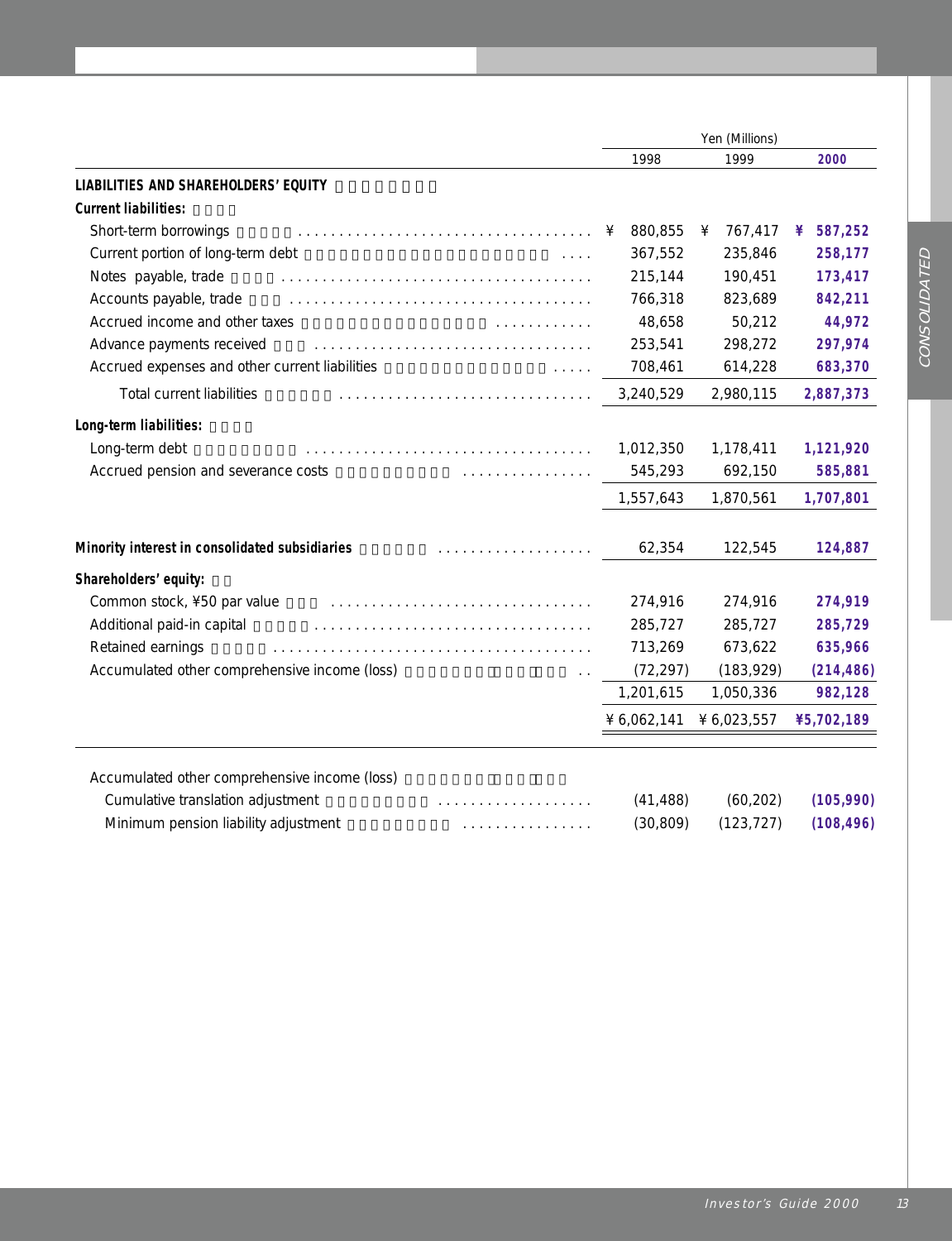#### Consolidated Statements of Income

Toshiba Corporation and its Subsidiaries

For the years ended March 31, 1998, 1999 and 2000

|                                                                               |            | Yen (Millions) |               |
|-------------------------------------------------------------------------------|------------|----------------|---------------|
|                                                                               | 1998       | 1999           | 2000          |
| Sales and other income:                                                       |            |                |               |
| Net sales                                                                     | ¥5,458,498 | ¥5,300,902     | ¥5,749,372    |
| Interest and dividends received                                               | 21,503     | 20,788         | 21,793        |
| Other income                                                                  | 58,903     | 105,290        | 85,200        |
|                                                                               | 5,538,904  | 5,426,980      | 5,856,365     |
| Costs and expenses:                                                           |            |                |               |
| Cost of sales                                                                 | 3,960,158  | 3,890,622      | 4,254,444     |
| Selling, general and administrative<br>.                                      | 1,416,046  | 1,379,797      | 1,393,959     |
| FDC litigation settlement FDC                                                 |            |                | 106,385       |
| Interest                                                                      | 54,022     | 52,148         | 43,256        |
| Other                                                                         | 89,930     | 93,195         | 103,165       |
|                                                                               | 5,520,156  | 5,415,762      | 5,901,209     |
| (Loss) income before income taxes and minority interest<br>and a series and a | 18,748     | 11,218         | (44, 844)     |
| Income taxes:                                                                 |            |                |               |
| Current                                                                       | 27,315     | 42,949         | 52,397        |
| Deferred                                                                      | (2,840)    | (17, 455)      | (61, 398)     |
| Loss before minority interest                                                 | (5, 727)   | (14, 276)      | (35, 843)     |
| Minority interest in (loss) income of consolidated subsidiaries               | (1, 387)   | 1,380          | (1, 735)      |
| Equity in income of affiliated companies                                      | 11,677     | 1,760          | 6,108         |
| Net (loss) income                                                             | 7,337<br>¥ | (13,896)<br>¥  | (28,000)<br>¥ |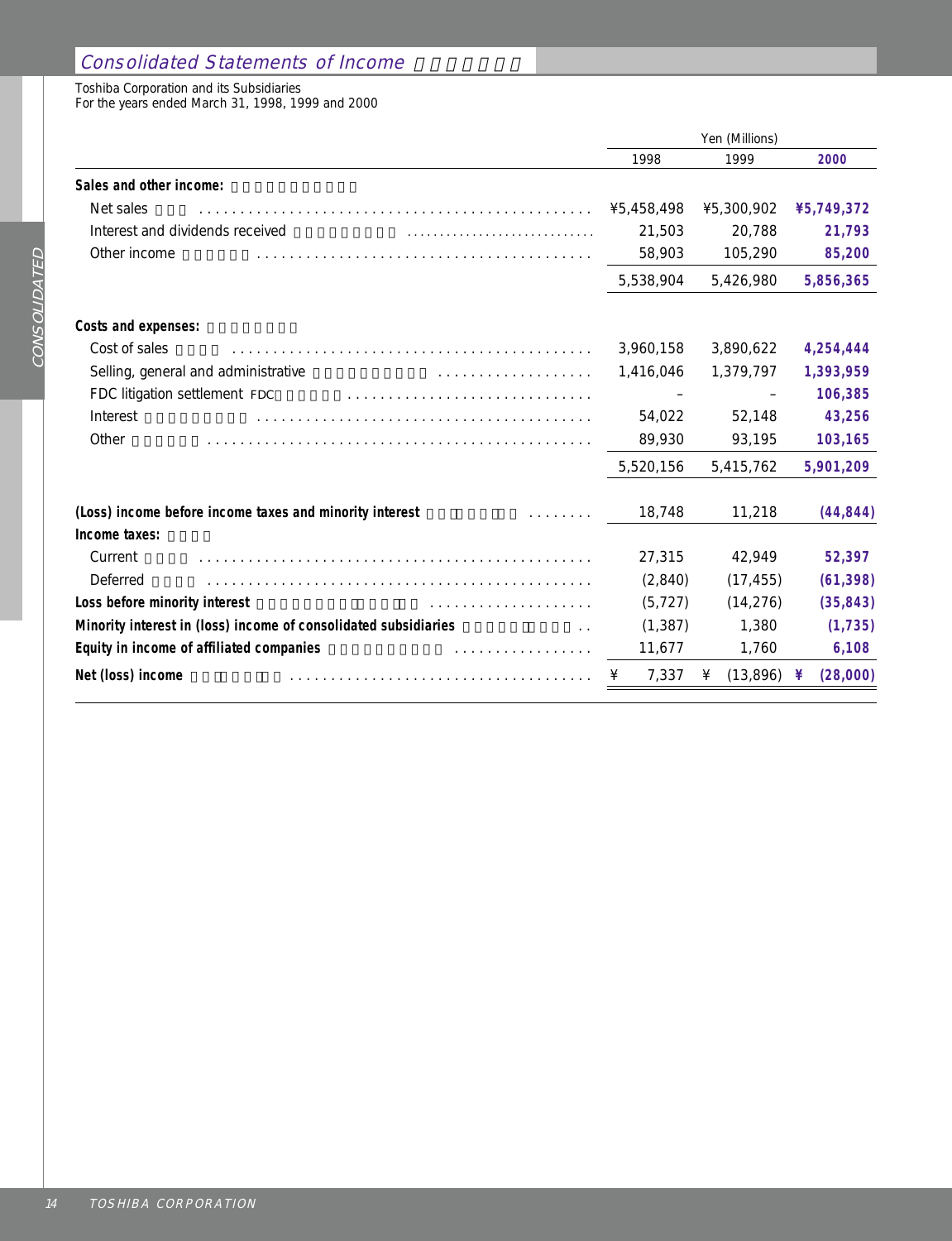#### **Consolidated Statements of Cash Flows**

## Toshiba Corporation and its Subsidiaries

For the years ended March 31, 1998, 1999 and 2000

|                                                                                                                                                                                                                                                                            | 1998                  | 1999               | 2000                      |
|----------------------------------------------------------------------------------------------------------------------------------------------------------------------------------------------------------------------------------------------------------------------------|-----------------------|--------------------|---------------------------|
| Cash flows from operating activities:                                                                                                                                                                                                                                      |                       |                    |                           |
| Net (loss) income                                                                                                                                                                                                                                                          | 7,337<br>¥            |                    | ¥ $(13,896)$ ¥ $(28,000)$ |
| Adjustments to reconcile net (loss) income to net cash provided by operating activities -                                                                                                                                                                                  |                       |                    |                           |
| Depreciation and amortization<br>and a single                                                                                                                                                                                                                              | 293,812               | 312,955            | 348,761                   |
| Accrual for (reversal of) pension and severance costs, less payments                                                                                                                                                                                                       |                       |                    |                           |
|                                                                                                                                                                                                                                                                            | 3,445                 | (17,907)           | 9,013                     |
| Deferred tax benefit                                                                                                                                                                                                                                                       | (2,840)               | (17, 455)          | (61, 398)                 |
| Equity in income of affiliated companies<br>and the contract of the contract of the contract of the contract of the contract of the contract of the contract of the contract of the contract of the contract of the contract of the contract of the contract of the contra | (11, 677)             | (1,760)            | (6, 108)                  |
| Gain on sale and disposal of property and securities, net                                                                                                                                                                                                                  |                       |                    |                           |
| Minority interest in (loss) income of consolidated subsidiaries                                                                                                                                                                                                            | (18, 100)<br>(1, 387) | (31, 155)<br>1,380 | (27, 165)<br>(1, 735)     |
| and a straight<br>(Increase) decrease in notes and accounts receivable, trade<br><b>Contractor</b>                                                                                                                                                                         | 59,367                | 89,891             | (14, 852)                 |
| Decrease (increase) in finance receivables, net<br>and a straight and                                                                                                                                                                                                      | 30,597                | (9,180)            | 14,563                    |
| Decrease in inventories                                                                                                                                                                                                                                                    | 64,736                | 21,341             | 136,351                   |
| Increase in other current assets                                                                                                                                                                                                                                           | (6, 112)              | (60,990)           | (16, 678)                 |
| Decrease (increase) in long-term receivables<br>and a straight and a straight                                                                                                                                                                                              | (13, 817)             | 2,885              | 23,327                    |
| Decrease (increase) in long-term finance receivables, net                                                                                                                                                                                                                  |                       |                    |                           |
| .                                                                                                                                                                                                                                                                          | (20, 163)             | (16, 769)          | 284                       |
| Increase (decrease) in notes and accounts payable, trade<br><b>Contractor</b>                                                                                                                                                                                              | (67, 499)             | 17,782             | 44,407                    |
| (Decrease) increase in accrued income and other taxes<br>$\sim 100$                                                                                                                                                                                                        | (12,622)              | 8,033              | (17, 831)                 |
| (Decrease) increase in advance payments received<br>and a straightful and                                                                                                                                                                                                  | (53, 179)             | 45,350             | (7, 169)                  |
| Increase (decrease) in accounts payable, other and others<br>$\alpha$ , $\alpha$ , $\alpha$                                                                                                                                                                                | 20,872                | (65, 558)          | 40,176                    |
| Net cash provided by operating activities<br>$\ddotsc$                                                                                                                                                                                                                     | 272,770               | 264,947            | 435,946                   |
| Cash flows from investing activities:                                                                                                                                                                                                                                      |                       |                    |                           |
| Proceeds from sale of property and securities                                                                                                                                                                                                                              | 79,424                | 132,957            | 101,498                   |
| Acquisition of property and equipment                                                                                                                                                                                                                                      | (365, 757)            | (409, 695)         | (298, 512)                |
| Purchase of marketable securities                                                                                                                                                                                                                                          | (15, 378)             | (11, 130)          | (16, 326)                 |
| Effect of subsidiaries newly consolidated due to change in ownership rate                                                                                                                                                                                                  |                       |                    |                           |
| Decrease in investments in affiliated companies                                                                                                                                                                                                                            |                       | 52,276             |                           |
|                                                                                                                                                                                                                                                                            | 4,309                 | 3,622              | 13,985                    |
| (Increase) decrease in other investments                                                                                                                                                                                                                                   | 16,615                | (28, 648)          | (12, 935)                 |
| Increase in other assets and other                                                                                                                                                                                                                                         | (19, 419)             | (19, 451)          | (80, 864)                 |
| Net cash used in investing activities<br>and a straight                                                                                                                                                                                                                    | (300, 206)            | (280, 069)         | (293, 154)                |
| Cash flows from financing activities:                                                                                                                                                                                                                                      |                       |                    |                           |
| Proceeds from long-term debt                                                                                                                                                                                                                                               | 530,023               | 447,771            | 302,376                   |
| Repayment of long-term debt                                                                                                                                                                                                                                                | (265, 564)            | (416, 954)         | (289, 712)                |
| Dividends paid                                                                                                                                                                                                                                                             | (32, 188)             | (25,656)           | (9, 458)                  |
| Decrease in short-term borrowings                                                                                                                                                                                                                                          | (166, 692)            | (99, 483)          | (161, 882)                |
| Net cash (used in) provided by financing activities                                                                                                                                                                                                                        |                       |                    |                           |
|                                                                                                                                                                                                                                                                            | 65,579                | (94, 322)          | (158, 676)                |
| Effect of exchange rate changes on cash and cash equivalents                                                                                                                                                                                                               |                       |                    |                           |
|                                                                                                                                                                                                                                                                            | (2,628)               | (8, 739)           | (16, 631)                 |
| Net (decrease) increase in cash and cash equivalents                                                                                                                                                                                                                       |                       |                    |                           |
|                                                                                                                                                                                                                                                                            | 35,515                | (118, 183)         | (32, 515)                 |
| Cash and cash equivalents at beginning of year<br>$\sim$ $\sim$ $\sim$                                                                                                                                                                                                     | 580,420               | 615,935            | 497,752                   |
| Cash and cash equivalents at end of year<br>.                                                                                                                                                                                                                              | ¥ 615,935             | ¥497,752 ¥465,237  |                           |
| Supplemental disclosure of cash flow information:                                                                                                                                                                                                                          |                       |                    |                           |
| Cash paid during the year for -                                                                                                                                                                                                                                            |                       |                    |                           |
| Interest                                                                                                                                                                                                                                                                   | 71,285<br>¥           | $65,719$ ¥<br>¥    | 63,324                    |
| Income taxes                                                                                                                                                                                                                                                               | 65,230<br>¥           | ¥ 45,810 ¥         | 44,476                    |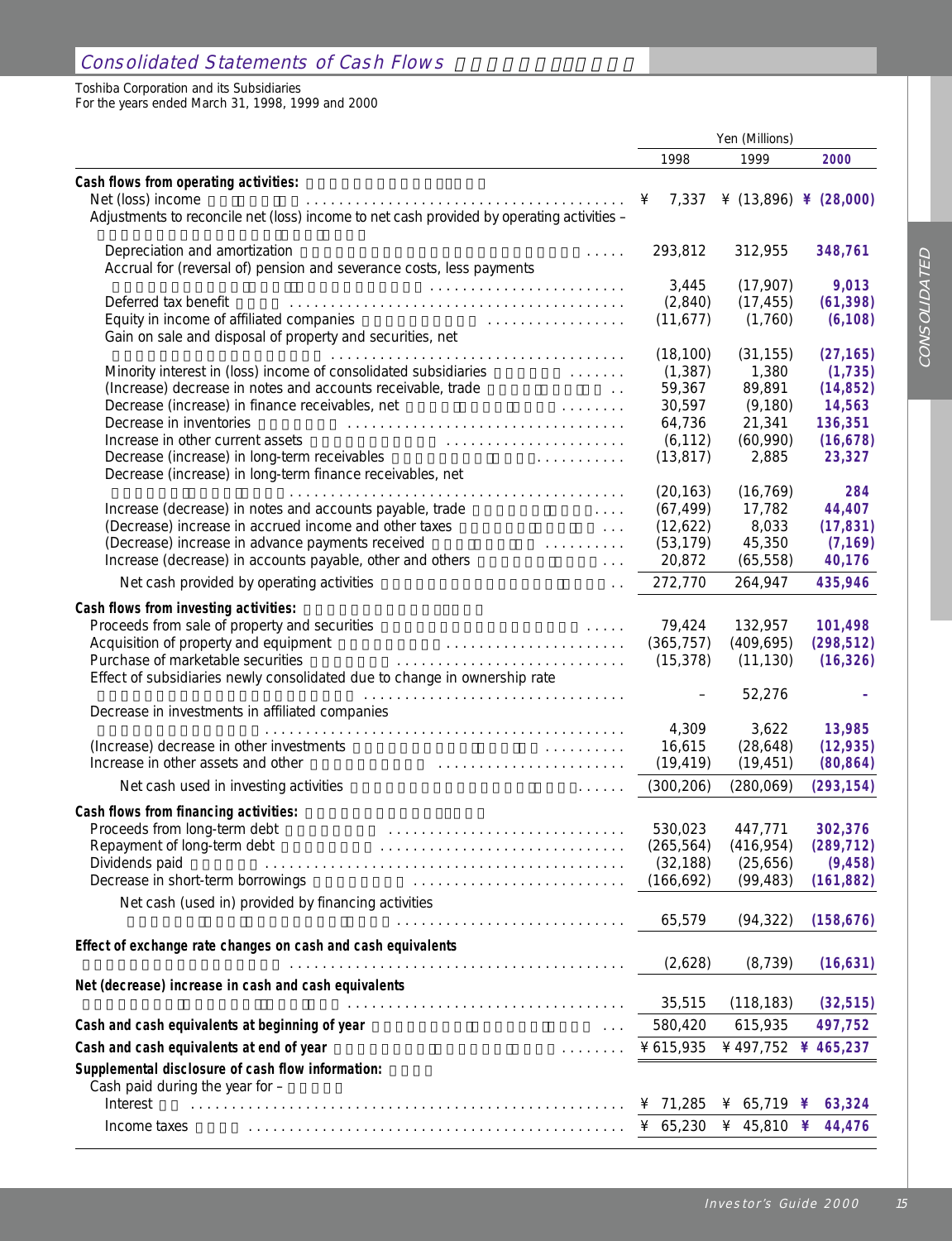# NON-CONSOLIDATED RESULTS

## Analysis of Operations

| Net Sales          |             |         |         |         |         |         |         |         |
|--------------------|-------------|---------|---------|---------|---------|---------|---------|---------|
|                    |             | Mar. 94 | 95      | 96      | 97      | 98      | 99      | 2000    |
| Net Sales          | (¥ Billion) | 3,256.2 | 3,325.1 | 3,713.0 | 3,821.7 | 3,700.0 | 3,407.6 | 3,505.3 |
| Annual Increase    | (%)         | 3.4     | 2.1     | 11.7    | 2.9     | $-3.2$  | $-7.9$  | 2.9     |
| Cost of Sales      |             |         |         |         |         |         |         |         |
|                    |             | Mar. 94 | 95      | 96      | 97      | 98      | 99      | 2000    |
| Cost of Sales      | (¥ Billion) | 2,554.1 | 2,560.5 | 2,815.7 | 2,923.8 | 2,925.8 | 2,723.7 | 2,845.6 |
| Share of Net Sales | $(\%)$      | 78.4    | 77.0    | 75.8    | 76.5    | 79.1    | 79.9    | 81.2    |
|                    |             |         |         |         |         |         |         |         |

| Selling, General and Administrative Expenses           |             |        |       |       |                |       |       |       |
|--------------------------------------------------------|-------------|--------|-------|-------|----------------|-------|-------|-------|
|                                                        |             | Mar 94 | 95    | 96    | Q <sub>7</sub> | 98    | 99    | 2000  |
| Selling, General and<br><b>Administrative Expenses</b> | (¥ Billion) | 667.5  | 678.6 | 727 8 | 758.2          | 727 N | 669.2 | 625.4 |
| Share of Net Sales                                     | (96)        | 20.5   | 20.4  | 19.6  | 19.8           | 196   | 19.7  | 17.8  |
|                                                        |             |        |       |       |                |       |       |       |

| <b>Operating Income</b> |                |         |      |       |                |       |      |      |
|-------------------------|----------------|---------|------|-------|----------------|-------|------|------|
|                         |                | Mar. 94 | 95   | 96    | Q <sub>7</sub> | 98    | 99   | 2000 |
| Operating Income        | '¥ Billion)    | 34.6    | 86.0 | 169.6 | 139.6          | -47.2 | 14.7 | 34.3 |
| Share of Net Sales      | $\frac{10}{6}$ |         |      | 4.6   |                |       | U.4  | 1.U  |
|                         |                |         |      |       |                |       |      |      |

Note: Operating Income=Net Sales – Cost of Sales – Selling, General and Administrative Expenses.

| Income Before Income Taxes |             |         |      |       |                |      |         |          |
|----------------------------|-------------|---------|------|-------|----------------|------|---------|----------|
|                            |             | Mar. 94 | 95   | 96    | O <sub>1</sub> | 98   | 99      | 2000     |
| Income Before Income Taxes | (¥ Billion) | 53.7    | 70.9 | 121.4 | 90.2           | 38.5 | $-12.3$ | $-413.6$ |
| Share of Net Sales         | (0)         |         |      |       |                |      | $-0.4$  | $-11.8$  |

| Net Income         |                |         |      |      |                |      |         |          |
|--------------------|----------------|---------|------|------|----------------|------|---------|----------|
|                    |                | Mar. 94 | 95   | 96   | Q <sub>7</sub> | 98   | 99      | 2000     |
| Net Income         | '¥ Billion)    | 31      | 42.2 | 62.5 | 60.            | 33.0 | $-15.6$ | $-244.5$ |
| Share of Net Sales | $\frac{10}{6}$ |         |      |      |                | ם ר  | $-0.5$  | $-7.0$   |

| Net Income and Cash Dividends per Share, and Payout Ratio 1 |         |       |       |       |       |         |                          |  |  |
|-------------------------------------------------------------|---------|-------|-------|-------|-------|---------|--------------------------|--|--|
|                                                             | Mar. 94 | 95    | 96    | 97    | 98    | 99      | 2000                     |  |  |
|                                                             | 9.79    | 13 13 | 19.42 | 18.68 | 10.27 | $-4.84$ | $-75.96$                 |  |  |
|                                                             | 10.00   | 10.00 | 10.00 | 10.00 | 10.00 | 6.00    | 3.00                     |  |  |
| (%)                                                         | 102.2   | 76.2  | 51.5  | 53.5  | 974   | -       | $\overline{\phantom{0}}$ |  |  |
|                                                             |         |       |       |       |       |         |                          |  |  |

Note: Payout Ratio=Cash Dividends/Net Income.

| Mar. 94 | 95     | 96     | 97     | 98     | 99     | 2000     |
|---------|--------|--------|--------|--------|--------|----------|
|         |        |        |        |        |        |          |
| 43.579  | 44.927 | 51.344 | 54.747 | 54.850 | 52.506 | 57.992   |
| 421     | 570    | 864    | 861    | 490    | $-240$ | $-4,045$ |
| 74.558  | 73.463 | 71.170 | 68.441 | 66.471 | 63.328 | 57,561   |
|         |        |        |        |        |        |          |

Note: Net Sales per Employee=Net Sales/Average Employees.

Net Income per Employee=Net Income/Average Employees.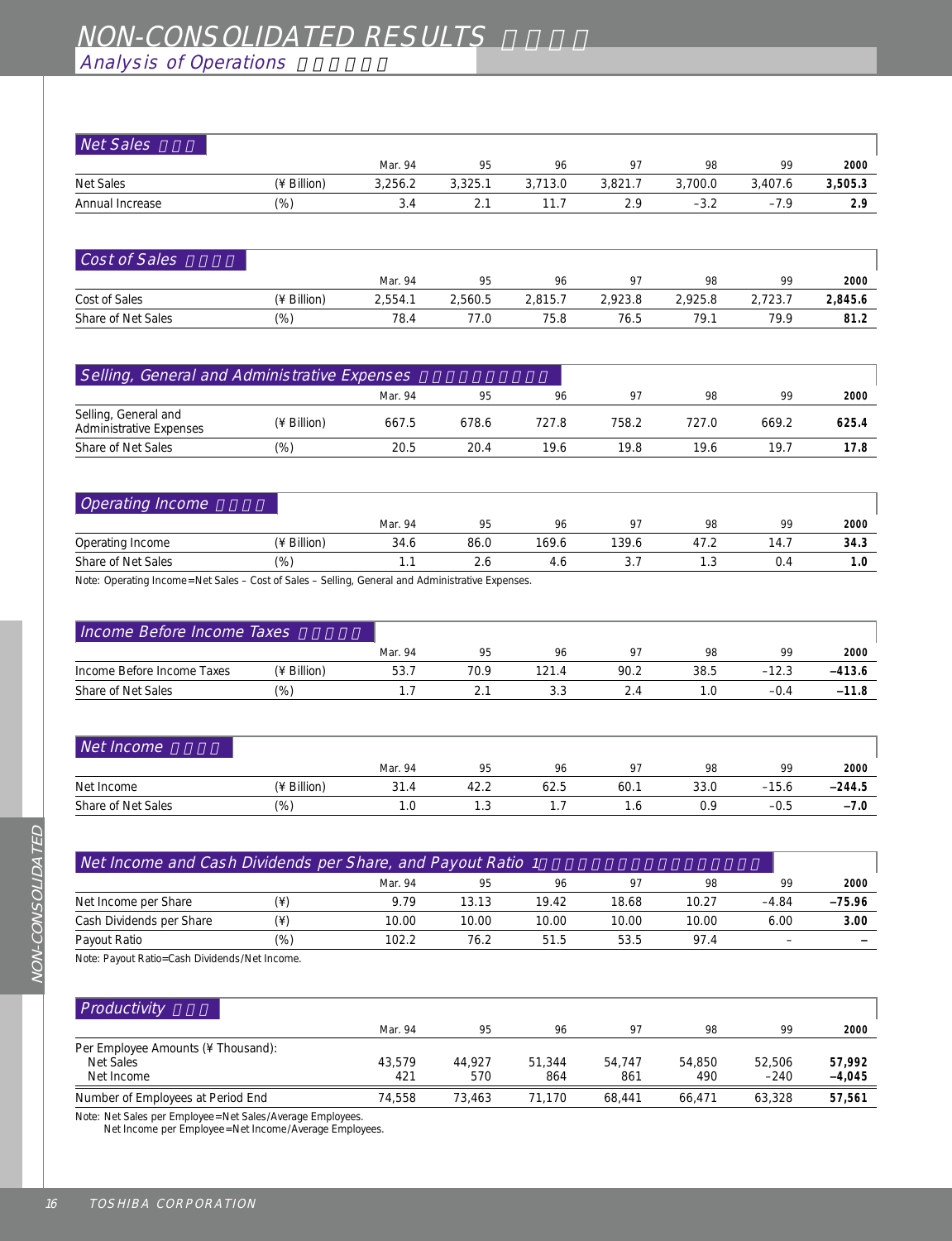



Selling, General and Administrative Expenses  $=$  Share of Net Sales  $\overline{a}$ 

|                 |     | Income Before Income Taxes              |     |             | Net Income        |     |
|-----------------|-----|-----------------------------------------|-----|-------------|-------------------|-----|
| March           | 500 | 250                                     | 250 | (¥ Billion) | 300<br>March      | 200 |
| 00              |     |                                         |     |             | 00                |     |
| $\overline{99}$ |     |                                         |     |             | 99                |     |
| 98              |     |                                         |     |             | 98                |     |
| $\overline{97}$ |     |                                         |     |             | 97                |     |
| $\overline{96}$ |     |                                         |     |             | 96                |     |
| $\overline{95}$ |     |                                         |     |             | 95                |     |
| 94              |     |                                         |     |             | 94                |     |
|                 | 20  | 10<br>$\sim$ Income Defere Income Toyer | 10  | $(\%)$      | 15<br>$M0$ income | 10  |

Income Before Income Taxes = Share of Net Sales





#### **Operating Income**



Share of Net Sales

| Net Income                         |     |     |     |             |
|------------------------------------|-----|-----|-----|-------------|
| March                              | 300 | 200 | 100 | (¥ Billion) |
| 00                                 |     |     |     |             |
| 99                                 |     |     |     |             |
| 98                                 |     |     |     |             |
|                                    |     |     |     |             |
|                                    |     |     |     |             |
| $\frac{97}{96}$<br>$\frac{96}{94}$ |     |     |     |             |
|                                    |     |     |     |             |
|                                    | 15  |     | 5   | $(\%)$      |



= Share of Net Sales

#### $Productivity$

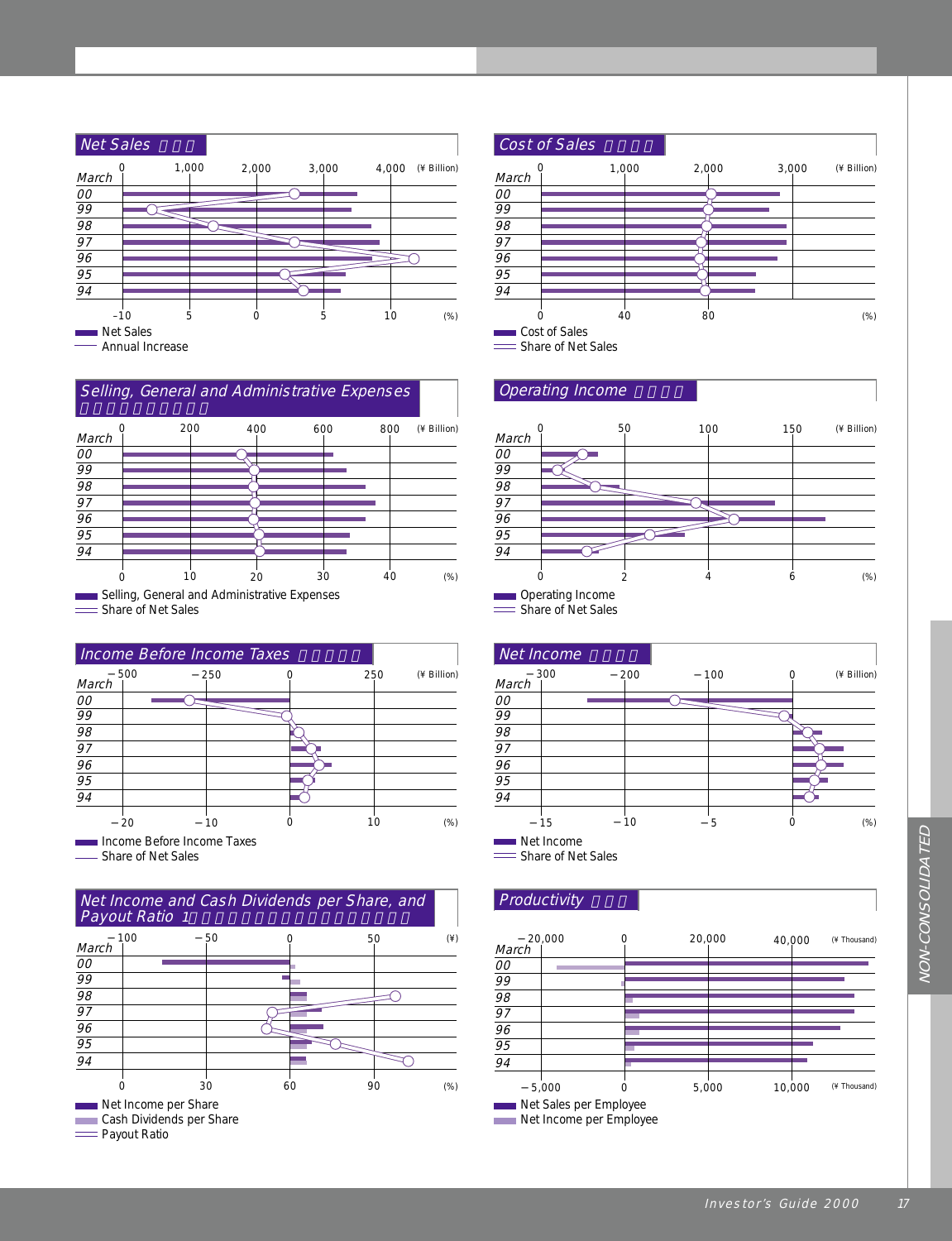#### Information & Communications and Industrial Systems

|                    |             | Mar. 98 | 99      | 2000   |
|--------------------|-------------|---------|---------|--------|
| <b>Sales</b>       | (¥ Billion) | 1.150.2 | 1.029.4 | 932.5  |
| Annual Increase    | (%)         |         | $-10.5$ | $-9.4$ |
| Share of Net Sales | (%)         | 31 1    | 30 2    | 26.6   |



#### **Digital Media**

|                    |             | Mar. 98 | 99     | 2000  |
|--------------------|-------------|---------|--------|-------|
| Sales              | (¥ Billion) | 784.1   | 766.3  | 838.1 |
| Annual Increase    | (%)         |         | $-2.3$ | 9.4   |
| Share of Net Sales | (%)         | 21 Z    | 22.5   | 23.9  |



#### **Power Systems**

|                    |             | Mar. 98 | QQ      | 2000  |
|--------------------|-------------|---------|---------|-------|
| <b>Sales</b>       | (¥ Billion) | 555.5   | 495.8   | 511.9 |
| Annual Increase    | (%)         |         | $-10.7$ | 3.2   |
| Share of Net Sales | (%)         | 15 O    | 14.5    | 14.6  |

|                 |    | 500 | 1,000 |  | 1,500 | (¥ Billion) |
|-----------------|----|-----|-------|--|-------|-------------|
| March           |    |     |       |  |       |             |
|                 |    |     |       |  |       |             |
| $rac{00}{99}$   |    |     |       |  |       |             |
| $\overline{98}$ |    |     |       |  |       |             |
|                 | 20 |     | 20    |  | 40    | $(\%)$      |

## Electronic Devices & Components

|                    |             | Mar. 98 | QQ     | 2000    |
|--------------------|-------------|---------|--------|---------|
| <b>Sales</b>       | (¥ Billion) | 947.7   | 864.4  | 1,082.6 |
| Annual Increase    | (%)         |         | $-8.8$ | 25.2    |
| Share of Net Sales | (%)         | 25.6    | 25.4   | 30.9    |



#### Home Appliances

|                    |             | Mar. 98 | QQ    | 2000    |
|--------------------|-------------|---------|-------|---------|
| <b>Sales</b>       | (¥ Billion) | 262.5   | 251.7 | 140.2   |
| Annual Increase    | (%)         |         | $-41$ | $-44.3$ |
| Share of Net Sales | (%)         |         |       | 4.0     |



**Sales**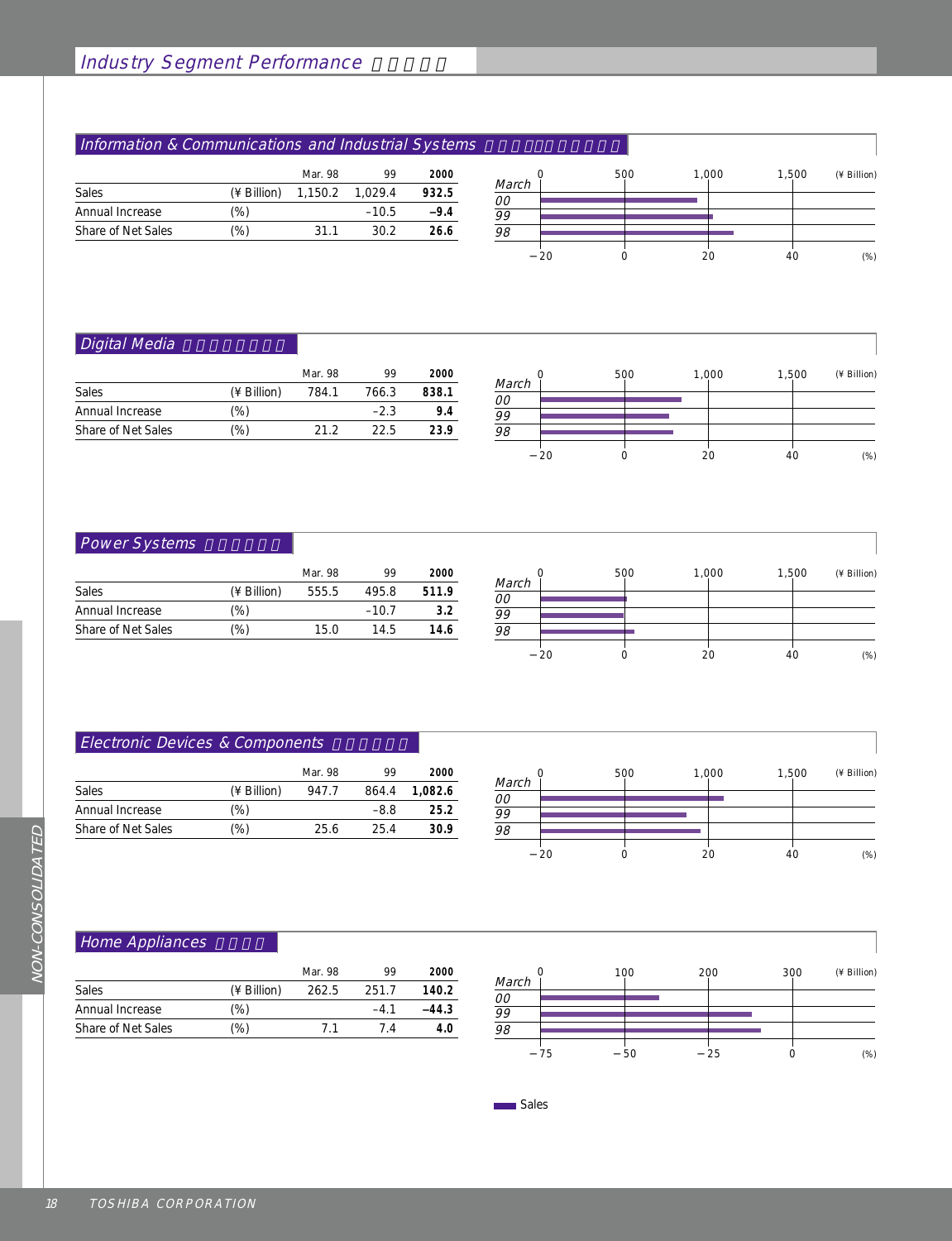#### Capital Expenditures

(Orders)

|                      |             | Mar. 98 | 99    | 2000  |
|----------------------|-------------|---------|-------|-------|
| Capital Expenditures | (¥ Billion) | 234.1   | 136.8 | 103.5 |
| Share of Net Sales   | (%)         | 6.3     | 4 O   | 3.0   |
|                      |             |         |       |       |





#### Depreciation

|              |             | Mar. 98 | 99    | 2000  |
|--------------|-------------|---------|-------|-------|
| Depreciation | (¥ Billion) | 169.9   | 190.2 | 200.6 |
|              |             |         |       |       |



**Depreciation** 

## **R&D Expenditures**

|                                                                |        | Mar. 98 | QQ    | 2000  |
|----------------------------------------------------------------|--------|---------|-------|-------|
| Research and Development $(4 \text{ Billion})$<br>Expenditures |        | 292.9   | 276.9 | 272.6 |
| Share of Net Sales                                             | $(\%)$ | 7 Q     | 81    | 78    |





#### **Assets and Turnover**

|                                                        |             | Mar. 98 | 99                      | 2000 |
|--------------------------------------------------------|-------------|---------|-------------------------|------|
| <b>Total Assets</b>                                    | (¥ Billion) |         | 3,481.0 3,333.3 3,380.2 |      |
| Asset Turnover                                         | (Times)     | 1.08    | 1.00                    | 1.04 |
| Note: Asset Turnover = Net Sales/Average Total Assets. |             |         |                         |      |



Total Assets Asset Turnover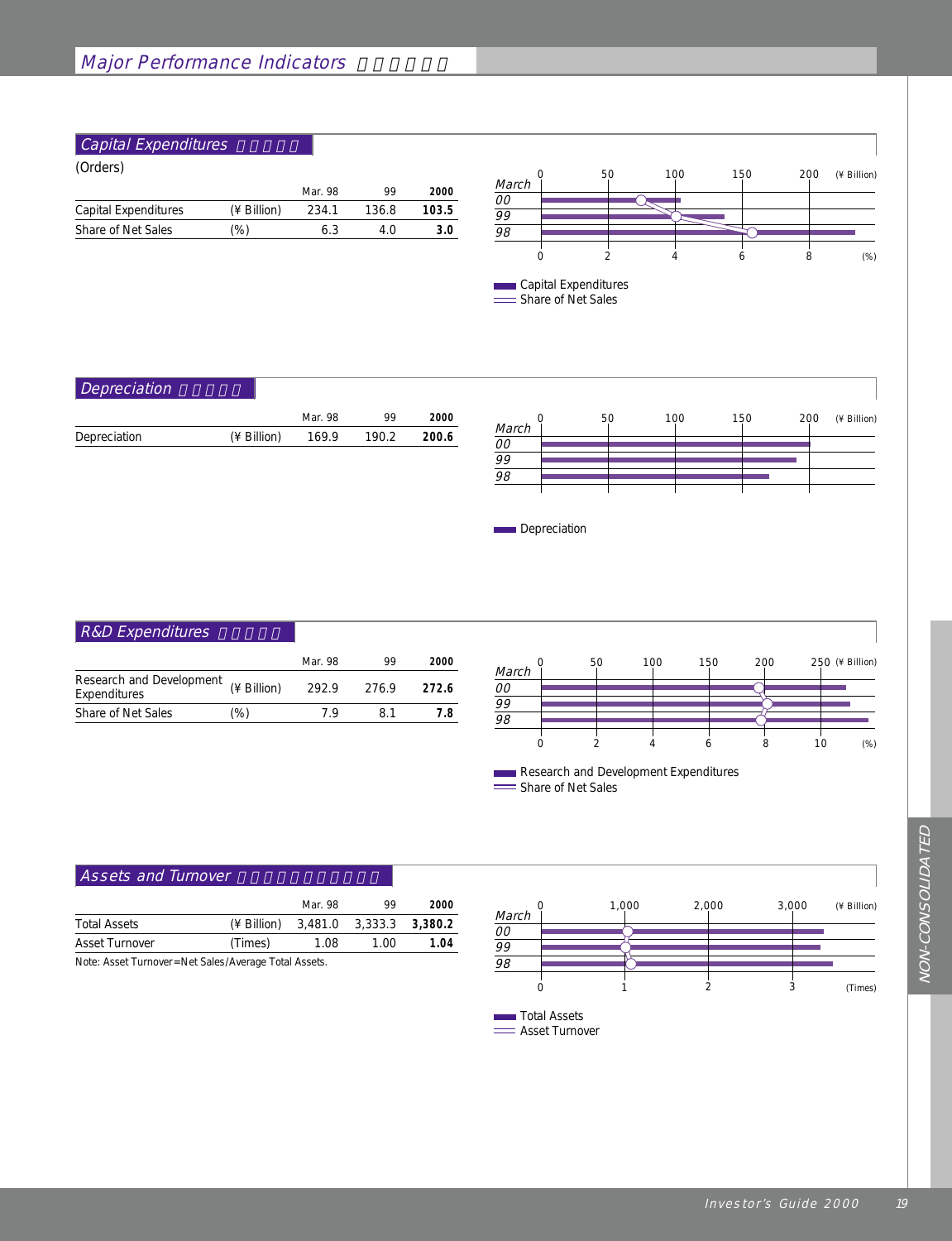#### Debt and Interest Coverage

|                   |             | Mar. 98 | 99    | 2000  |
|-------------------|-------------|---------|-------|-------|
| Debt              | (¥ Billion) | 944.1   | 883.8 | 766.1 |
| Short-Term Debt   | (¥ Billion) | 313.4   | 283.7 | 155.7 |
| Long-Term Debt    | (¥ Billion) | 630.7   | 600.1 | 610.4 |
| Interest Coverage | (Times)     | 4.5     | 26    | 3.5   |

Note: Short-Term Debt=Short-Term Borrowings + Current Portion of Long-Term Debt. Interest Coverage=(Operating Income + Interest Received + Dividends Received)/Interest Expense.



Interest Coverage

#### Shareholders' Equity and Debt/Equity Ratio

|                      |             | Mar. 98 | QQ      | 2000  |
|----------------------|-------------|---------|---------|-------|
| Shareholders' Equity | (¥ Billion) | 1,097.6 | 1.056.1 | 882.6 |
| Debt/Equity Ratio    | (Times)     | በ ዓ     | 0 R     | 0.9   |



Shareholders' Equity Sharenoiders L<sub>atio</sub><br>Debt/Equity Ratio

#### Return on Assets and Return on Sales

|                                                           |     | Mar. 98 | Q۵     | 2000   |
|-----------------------------------------------------------|-----|---------|--------|--------|
| Return on Assets                                          | (%) | 1 N     | $-0.5$ | $-7.3$ |
| Return on Sales                                           | (%) | 0 Q     | $-0.5$ | $-7.0$ |
| Note: Return on Assets = Net Income/Average Total Assets. |     |         |        |        |

Return on Sales=Net Income/Net Sales.



Return on Assets Return on Sales

#### Mar. 98 99 **2000** Return on Equity (%) 3.0 –1.4 **–25.2** Note: Return on Equity=Net Income/Average Total Shareholders' Equity.  $R$ eturn on Equity March  $\overline{OO}$ 99 98 30 20 10 0 (%)

Return on Equity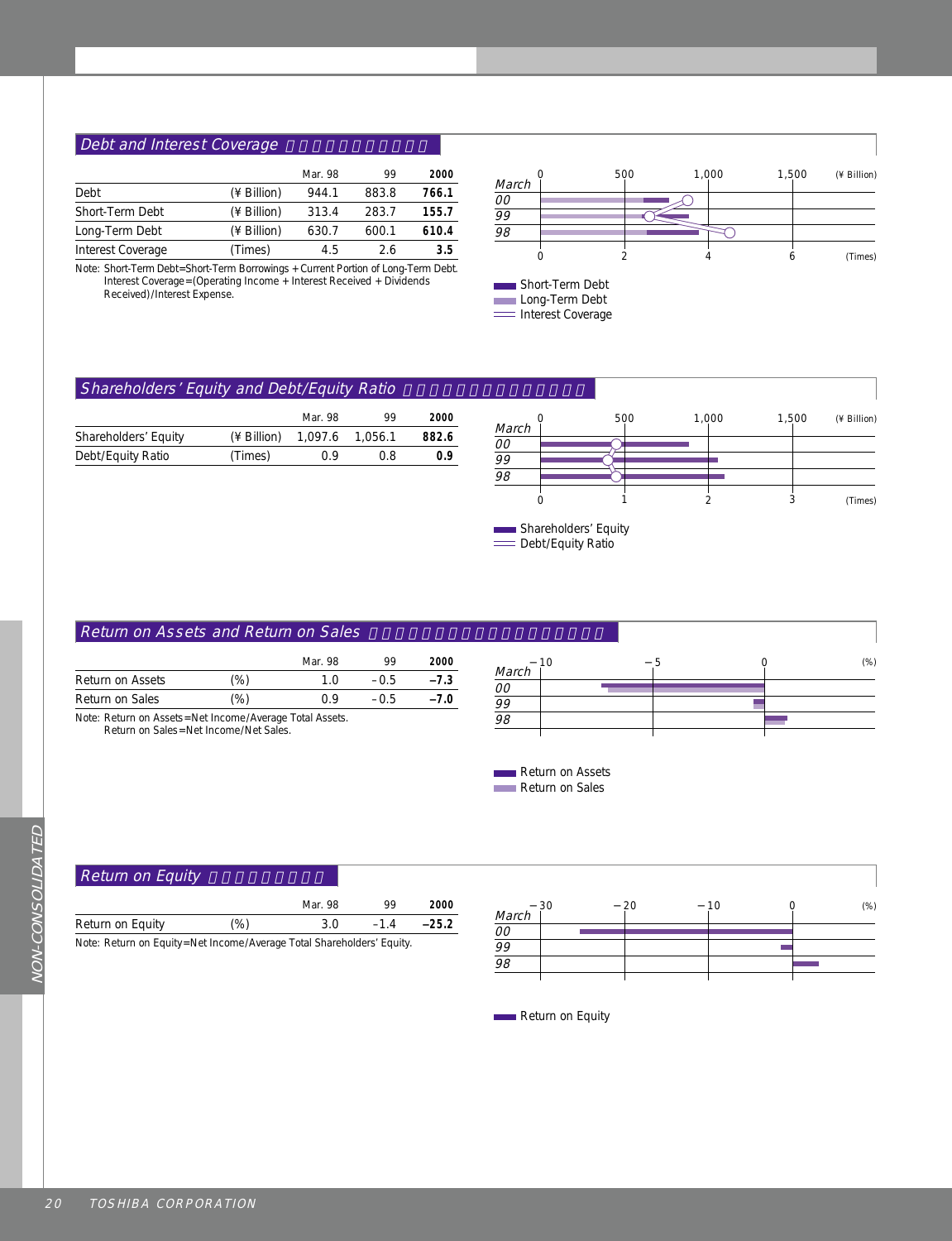# NON-CONSOLIDATED FINANCIAL STATEMENTS

Non-Consolidated Balance Sheets

As of March 31, 1998, 1999 and 2000

|                                                                    | Yen (Millions) |              |            |
|--------------------------------------------------------------------|----------------|--------------|------------|
|                                                                    | 1998           | 1999         | 2000       |
| <b>ASSETS</b>                                                      |                |              |            |
| Current assets:                                                    |                |              |            |
| Cash and deposits                                                  | 315,494<br>¥   | 102,734<br>¥ | ¥ 189,436  |
| Notes and accounts receivable, trade<br>.                          | 658,298        | 641,148      | 633,337    |
| Marketable securities                                              | 153,614        | 170,924      | 66,572     |
| Treasury stock                                                     | 3              | 21           | 50         |
| Inventories                                                        | 616,383        | 583,208      | 485,241    |
| Prepaid expenses and other current assets                          | 217,199        | 209,759      | 268,187    |
| Total current assets                                               | 1,960,993      | 1,707,796    | 1,642,826  |
| Long-term assets:                                                  |                |              |            |
| Tangible fixed assets                                              |                |              |            |
| <b>Buildings</b>                                                   | 264,797        | 260,856      | 241,689    |
| Machinery and equipment                                            | 394,753        | 442,850      | 396,854    |
| Land                                                               | 44,887         | 51,216       | 54,279     |
| Construction in progress                                           | 79,095         | 51,827       | 35,427     |
|                                                                    | 783,534        | 806,750      | 728,251    |
| Intangible fixed assets                                            | 7,632          | 7,401        | 35,999     |
| <b>Investments and others</b>                                      | 728,793        | 811,391      | 973,138    |
| Total long-term assets                                             | 1,519,960      | 1,625,543    | 1,737,389  |
|                                                                    | ¥3,480,954     | ¥3,333,340   | ¥3,380,216 |
|                                                                    |                |              |            |
| LIABILITIES AND SHAREHOLDERS' EQUITY                               |                |              |            |
| <b>Current liabilities:</b>                                        |                |              |            |
| Accounts and notes payable<br>.                                    | ¥ 918,069      | ¥ 916,303    | ¥ 953,282  |
| Short-term bank loans and commercial paper<br>$\ddot{\phantom{0}}$ | 283,440        | 253,740      | 121,655    |
| Current portion of debentures                                      | 30,000         | 30,000       | 34,050     |
| Accrued income and other taxes                                     | 1,435          | 3,265        | 205        |
| Advance payments received                                          | 222,731        | 260,098      | 260,273    |
| Deposits received                                                  | 95,119         | 12,701       | 12,416     |
| Other current liabilities                                          | 10,654         | 15,541       | 13,249     |
| Total current liabilities                                          | 1,561,450      | 1,491,651    | 1,395,132  |
| Long-term liabilities:                                             |                |              |            |
| Long-term debt                                                     | 630,707        | 600,088      | 610,382    |
| Liability for severance indemnities                                | 163,544        | 159,816      | 463,785    |
| Other long-term liabilities                                        | 27,686         | 25,690       | 28,327     |
|                                                                    | 821,938        | 785,594      | 1,102,495  |
| <b>Total liabilities</b>                                           | 2,383,388      | 2,277,245    | 2,497,627  |
|                                                                    |                |              |            |
| Shareholders' equity:                                              |                |              |            |
| Capital stock                                                      | 274,916        | 274,916      | 274,918    |
| Legal reserve                                                      | 327,923        | 330,512      | 331,372    |
| Capital surplus                                                    | 262,640        | 262,640      | 262,643    |
| Profit reserve                                                     | 65,282         | 67,871       | 68,729     |
| Retained earnings                                                  | 494,726        | 450,665      | 276,297    |
| Total shareholders' equity                                         | 1,097,565      | 1,056,095    | 882,588    |
|                                                                    | ¥3,480,954     | ¥3,333,340   | ¥3,380,216 |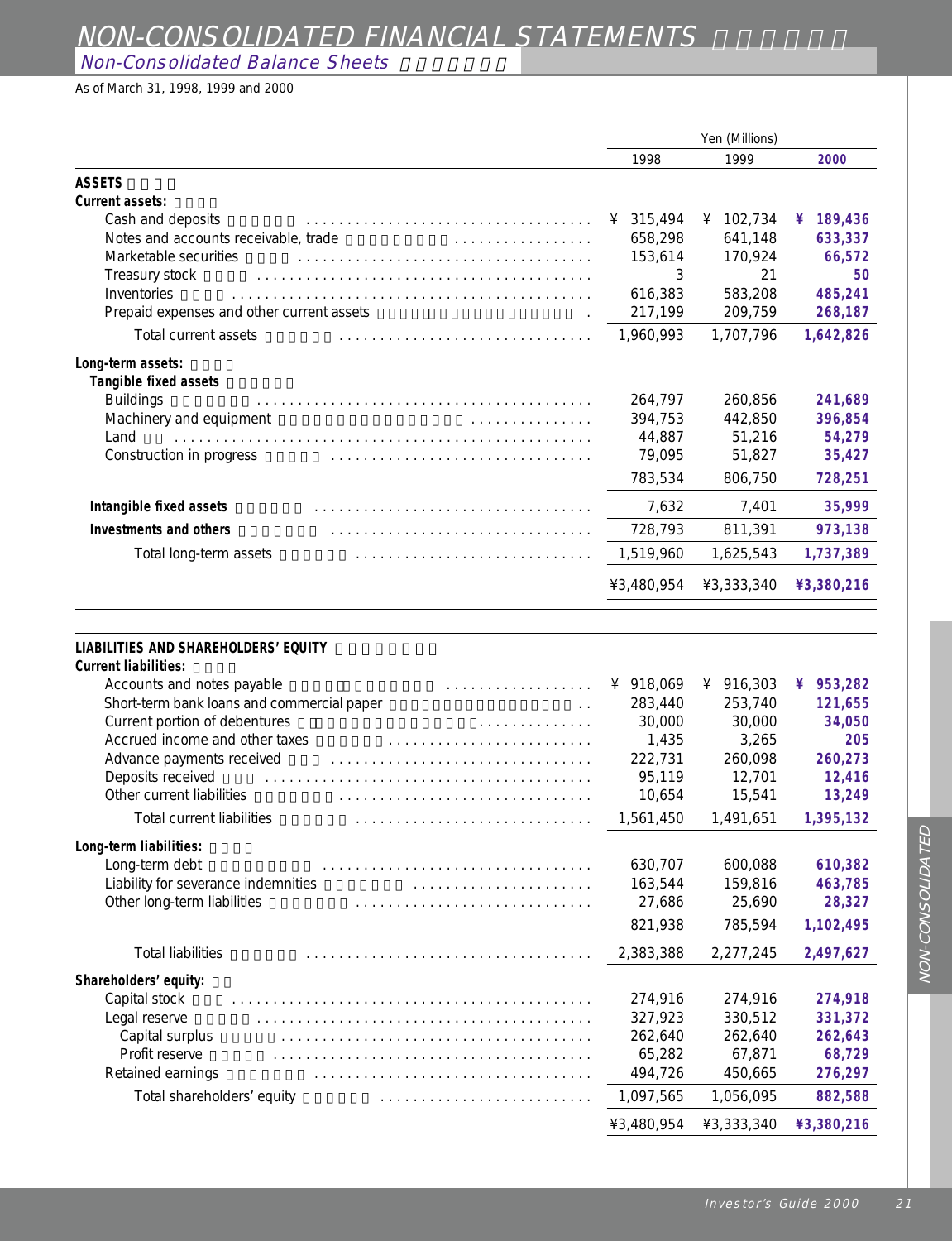## Non-Consolidated Statements of Income

For the years ended March 31, 1998, 1999 and 2000

|                                              | Yen (Millions) |                |                |  |  |
|----------------------------------------------|----------------|----------------|----------------|--|--|
|                                              | 1998           | 1999           | 2000           |  |  |
| Sales and operating expenses:                |                |                |                |  |  |
| Net sales                                    | ¥3,699,968     | ¥3,407,611     | ¥3,505,338     |  |  |
| Cost of sales                                | 2,925,761      | 2,723,687      | 2,845,635      |  |  |
| Selling, general and administrative          | 727,013        | 669,236        | 625,378        |  |  |
| Operating income                             | 47,194         | 14,687         | 34,324         |  |  |
| Non-operating income and expenses:           |                |                |                |  |  |
| Non-operating income:                        |                |                |                |  |  |
| Interest income                              | 4,460          | 4,546          | 1,536          |  |  |
| Dividend income                              | 36,591         | 34,812         | 24,533         |  |  |
| Miscellaneous income                         | 38,602         | 41,816         | 46,871         |  |  |
|                                              | 79,655         | 81,175         | 72,941         |  |  |
| Non-operating expenses:                      |                |                |                |  |  |
| Interest expenses                            | 19,472         | 20,736         | 17,400         |  |  |
| Miscellaneous expenses                       | 68,776         | 70,205         | 73,583         |  |  |
|                                              | 88,248         | 90,942         | 90,984         |  |  |
| Recurring profit                             | 38,601         | 4,920          | 16,280         |  |  |
| Extraordinary gains and losses, net          | (54)           | (17, 199)      | (429, 896)     |  |  |
| (Loss) income before taxes<br>(<br>$\lambda$ | 38,546         | (12, 278)      | (413, 616)     |  |  |
| Incom taxes:                                 |                |                |                |  |  |
| Current                                      | 5,500          | 3,300          | 205            |  |  |
| Deferred                                     |                |                | (169, 305)     |  |  |
| Net (loss) income<br>$\lambda$               | 33,046<br>¥    | (15, 578)<br>¥ | ¥ $(244, 515)$ |  |  |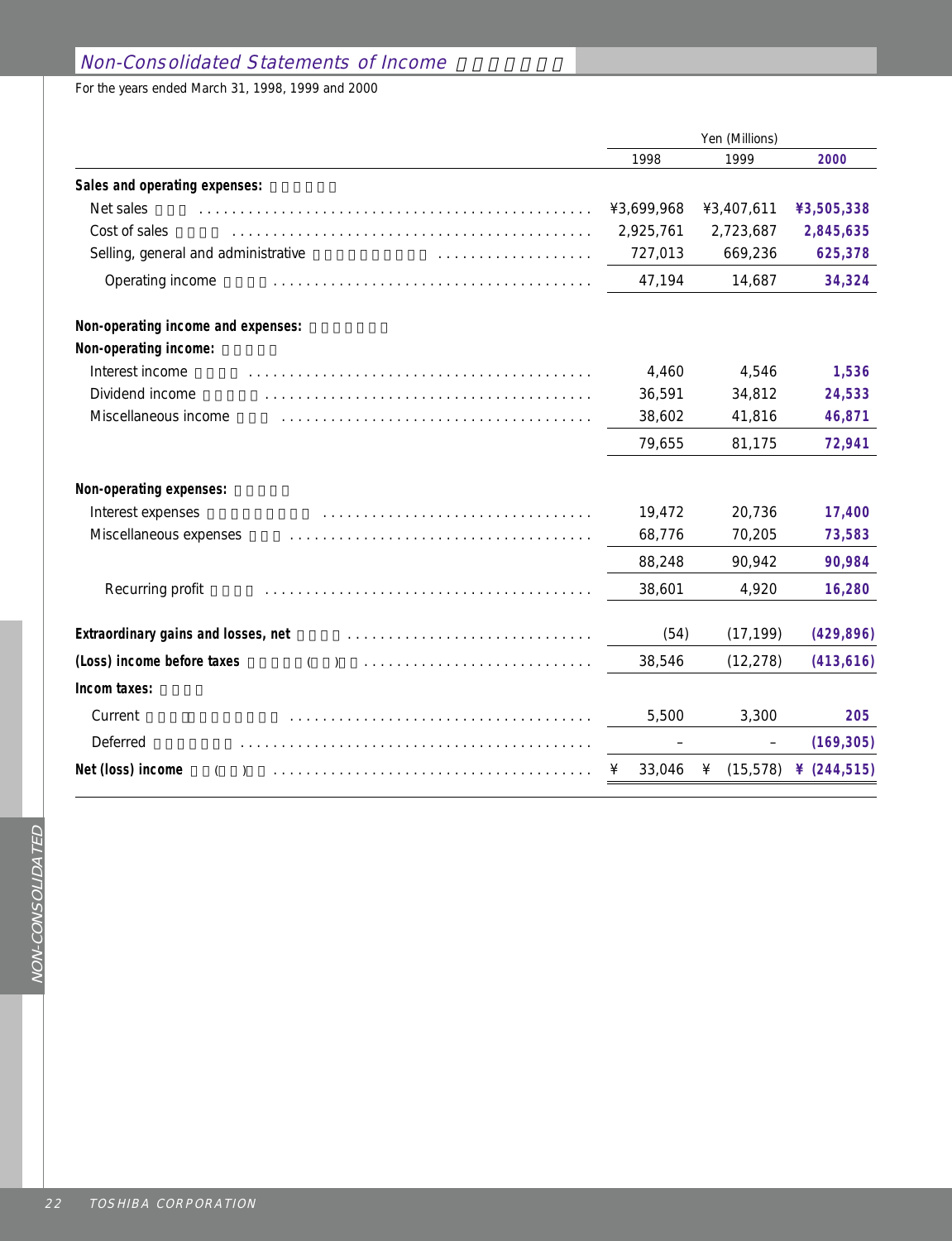## COMMON STOCK INFORMATION



\* April and May 2000

\*\* End of May, 2000

| PER, PCFR and PBR     |             |                |              |              |              |                |            |             |
|-----------------------|-------------|----------------|--------------|--------------|--------------|----------------|------------|-------------|
| Consolidated          |             | Mar. 94        | 95           | 96           | 97           | 98             | 99         | 2000        |
| <b>PER</b><br>(times) | High<br>Low | 214.6<br>154.2 | 64.8<br>39.9 | 32.4<br>18.4 | 41.8<br>32.8 | 345.2<br>219.3 | -          |             |
| PCFR (times)          | High<br>Low | 9.6<br>6.9     | 8.3<br>5.1   | 7.9<br>4.5   | 8.4<br>6.6   | 8.4<br>5.3     | 9.2<br>4.6 | 10.5<br>6.3 |
| <b>PBR</b><br>(times) | High<br>Low | 2.3            | 2.5<br>1.6   | 2.3<br>1.3   | 2.1<br>1.7   | 2.1<br>1.3     | 2.6<br>1.3 | 3.4<br>2.1  |

PER = Price/Net Income per Share. Note: PER=Price/Net Income p<br>PCFR=Price/Cash Flow per Share.

Cash Flow=Net Income + Depreciation and Amortization.

PBR=Price/Equity per Share.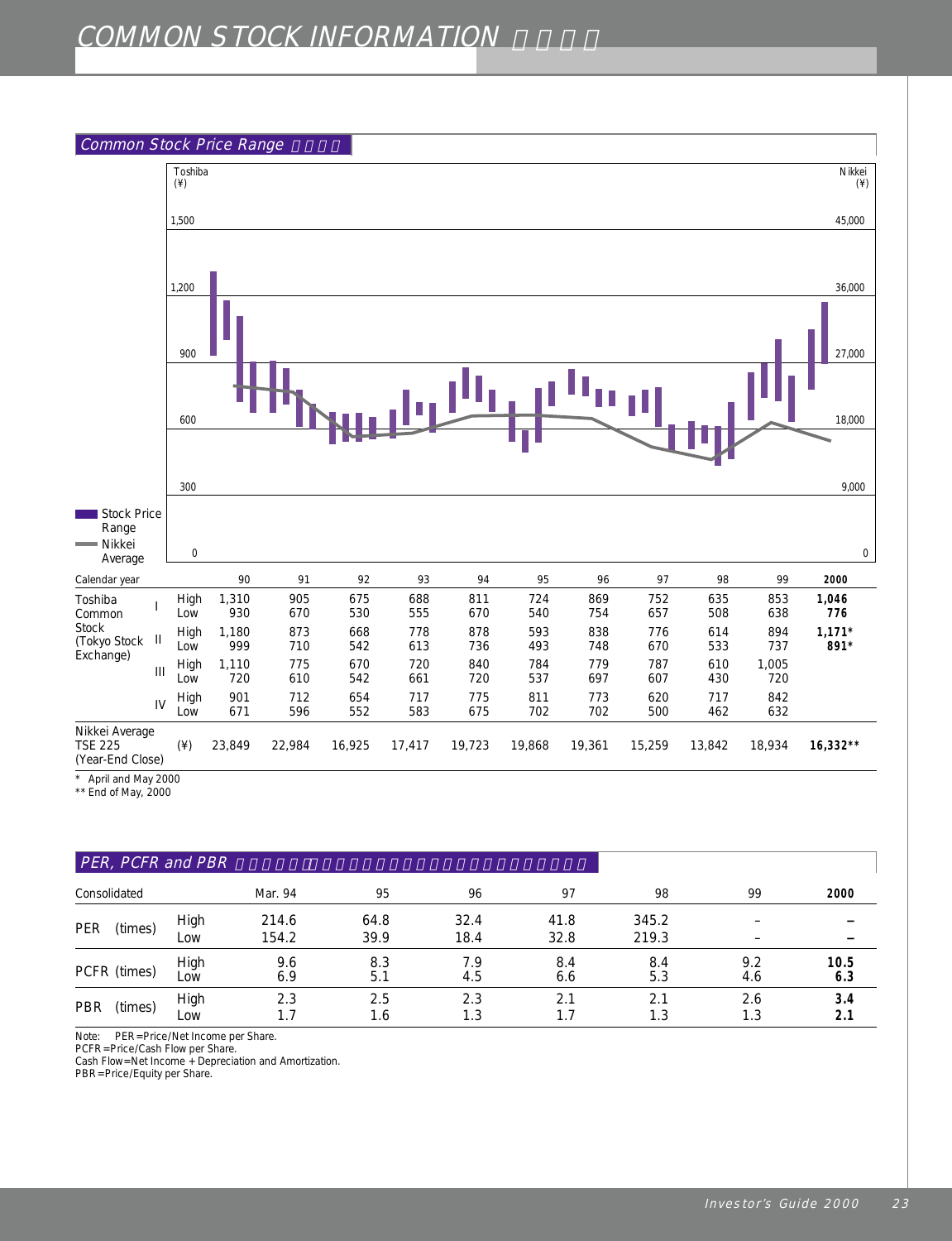## Major Shareholders

|                                                             | Percentage of<br><b>Total Common</b><br>Shares Outstanding |
|-------------------------------------------------------------|------------------------------------------------------------|
| The Dai-ichi Mutual Life Insurance Company                  | 3.94%                                                      |
| The Sakura Bank, Ltd.                                       | 3.88%                                                      |
| The Chase Manhattan Bank NA London<br>.                     | 3.85%                                                      |
| Nippon Life Insurance Company                               | 3.36%                                                      |
| State Street Bank and Trust Company<br>.                    | 2.63%                                                      |
| Mitsui Mutual Life Insurance Company                        | 2.22%                                                      |
| The Sumitomo Trust & Banking Co., Ltd. (Trust Account)<br>. | 2.01%                                                      |
| Employees Stock Ownership Plan                              | 1.86%                                                      |
| The Nippon Fire & Marine Insurance Co., Ltd.                | 1.84%                                                      |
| The Long-Term Credit Bank of Japan, Ltd.                    | 1 52%                                                      |

(As of March 31, 2000)

| <b>Number of Shares Outstanding</b>                                                                                                                                                                                             |           |       |       |       |       |       |                            |                                                                                                                                                      |       |       |       |           |
|---------------------------------------------------------------------------------------------------------------------------------------------------------------------------------------------------------------------------------|-----------|-------|-------|-------|-------|-------|----------------------------|------------------------------------------------------------------------------------------------------------------------------------------------------|-------|-------|-------|-----------|
|                                                                                                                                                                                                                                 |           | 96    | 97    | 98    | 99    | 2000  | March                      | $\Omega$                                                                                                                                             | 1.000 | 2,000 | 3.000 | (Million) |
| Number of Shares<br>Outstanding                                                                                                                                                                                                 | (Million) | 3,219 | 3,219 | 3,219 | 3,219 | 3,219 | 00<br>99<br>98<br>97<br>96 | Number of Shares Outstanding                                                                                                                         |       |       |       |           |
| <b>Stock Exchange Listings</b><br>■ Tokyo Stock Exchange and the five<br>other Japanese stock exchanges<br>$\blacksquare$ The Stock Exchange (London)*<br>■ Luxembourg Stock Exchange (EDR)<br>Amsterdam Stock Exchange (ASAS)* |           |       |       |       |       |       |                            | Frankfurt Stock Exchange (GBC)<br>Düsseldorf Stock Exchange (GBC)<br>■ Paris Stock Exchange*<br>Swiss Exchange (SBDR)<br>* Listing of Original Stock |       |       |       |           |
| <b>Equity-Linked Financings</b><br>Convertible Bonds                                                                                                                                                                            |           |       |       |       |       |       |                            |                                                                                                                                                      |       |       |       |           |

| Issue date  | No.  | Amount           | Yen rate | Coupon (%) | Conversion<br>share price $(4)$ | Redemption date |
|-------------|------|------------------|----------|------------|---------------------------------|-----------------|
| Apr. 7, '87 | ¥ #6 | ¥100,000 million |          |            | 724                             | Mar. 29, 2002   |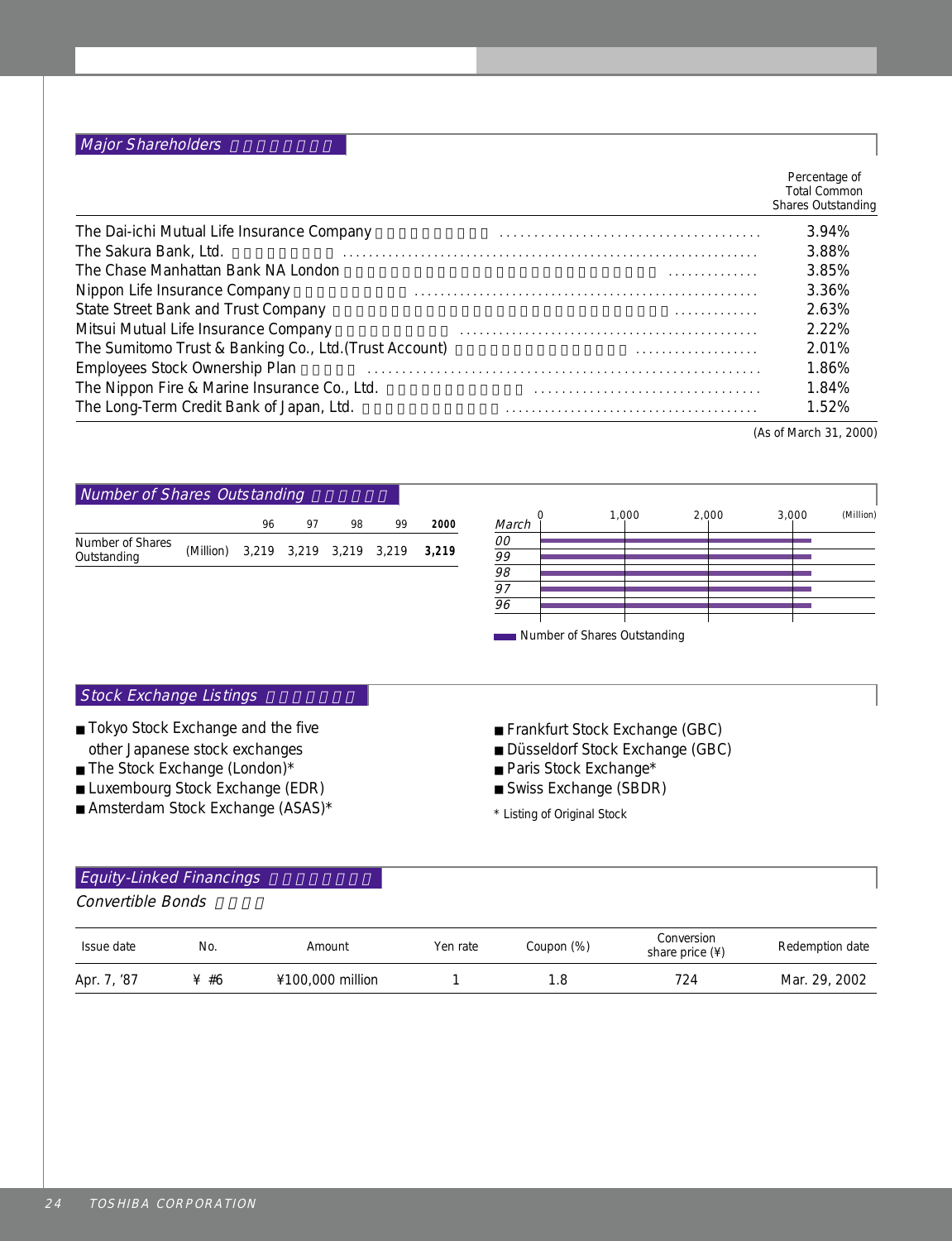## **INVESTOR REFERENCE**

July 1875

Capital ¥274,919 million

Employees 190,870 (Consolidated)

Common Stock Authorized: 10,000,000,000 shares Issued: 3,219,006,450 shares No. of shareholders: 380,744 Average holding: 8,455 shares

Transfer Agent The Chuo Mitsui Trust and Banking Company, Limited

#### **Headquarters**

1-1, Shibaura 1-chome, Minato-ku Tokyo 105-8001, Japan Cable: TOSHIBA TOKYO Telex: J22587 TOSHIBA

For further information, please contact:

Founded<br>
Foundations<br>
Control (1973)<br>
Control (1974)<br>
Control (1975)<br>
Control (1975)<br>
Control (1975)<br>
Control (1975)<br>
Control (1975)<br>
Control (1975)<br>
Control (1975)<br>
Control (1975)<br>
Control (1975)<br>
Control (1975)<br>
Control Corporate Communications Office **TOSHIBA CORPORATION** Principal Office 1-1, Shibaura 1-chome, Minato-ku Tokyo 105-8001, Japan Phone: (03) 3457-2096 Facsimile: (03) 5444-9202 Internet:http://www.toshiba.co.jp/about/ir/index\_j.htm (Japanese) http://www.toshiba.co.jp/about/ir/index.htm (English)